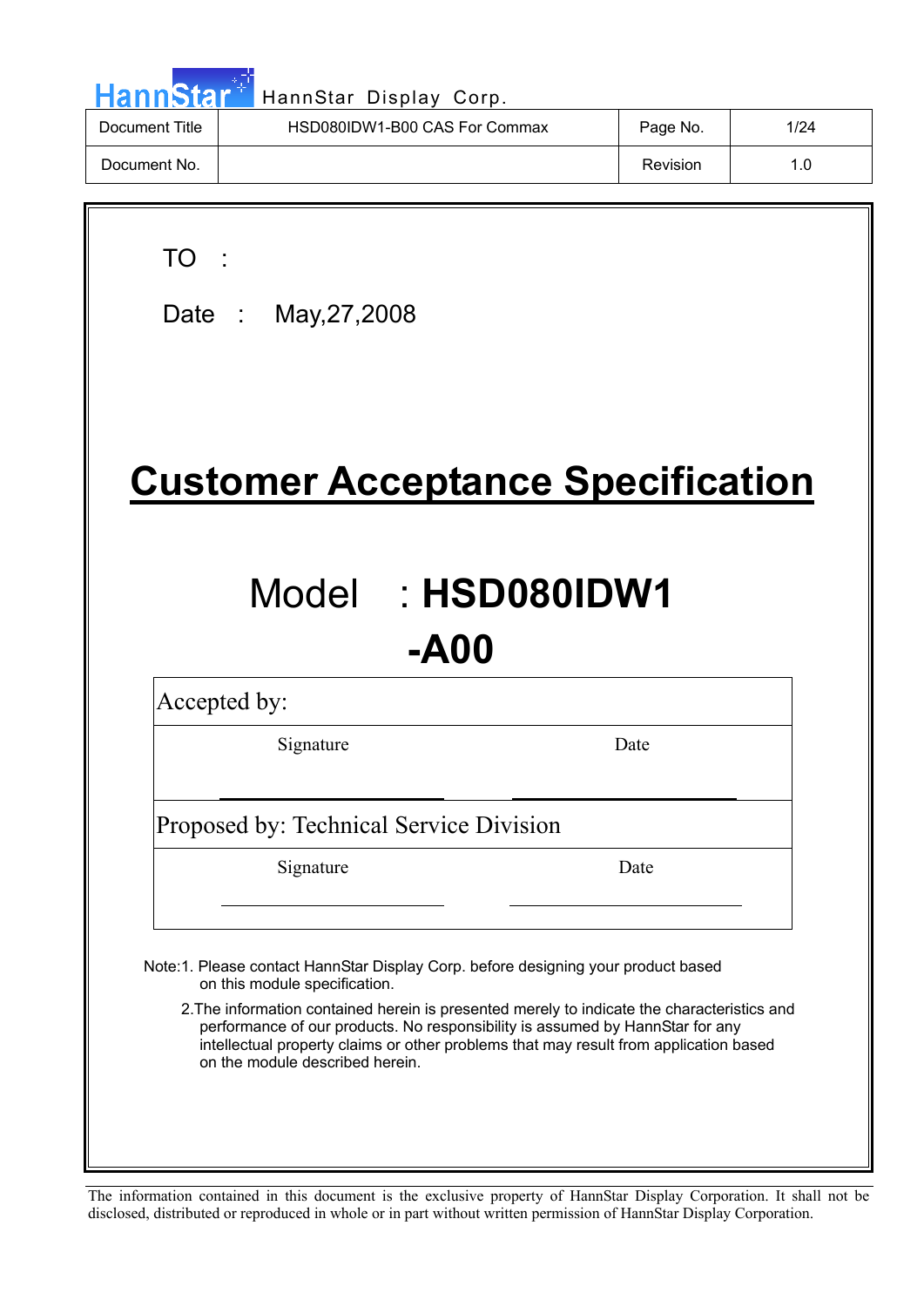|--|

### HannStar Display Corp.

| Document Title | HSD080IDW1-B00 CAS For Commax | Page No. | 2/24 |
|----------------|-------------------------------|----------|------|
| Document No.   |                               | Revision |      |

| <b>Record of Revisions</b> |                                            |  |                                                       |  |  |  |  |  |
|----------------------------|--------------------------------------------|--|-------------------------------------------------------|--|--|--|--|--|
| Rev.                       | Sub-Model<br>Description of change<br>Date |  |                                                       |  |  |  |  |  |
| $1.0\,$                    | May, 27, 2008                              |  | Preliminary Product Specification was first released. |  |  |  |  |  |
|                            |                                            |  |                                                       |  |  |  |  |  |
|                            |                                            |  |                                                       |  |  |  |  |  |
|                            |                                            |  |                                                       |  |  |  |  |  |
|                            |                                            |  |                                                       |  |  |  |  |  |
|                            |                                            |  |                                                       |  |  |  |  |  |
|                            |                                            |  |                                                       |  |  |  |  |  |
|                            |                                            |  |                                                       |  |  |  |  |  |
|                            |                                            |  |                                                       |  |  |  |  |  |
|                            |                                            |  |                                                       |  |  |  |  |  |
|                            |                                            |  |                                                       |  |  |  |  |  |
|                            |                                            |  |                                                       |  |  |  |  |  |
|                            |                                            |  |                                                       |  |  |  |  |  |
|                            |                                            |  |                                                       |  |  |  |  |  |
|                            |                                            |  |                                                       |  |  |  |  |  |
|                            |                                            |  |                                                       |  |  |  |  |  |
|                            |                                            |  |                                                       |  |  |  |  |  |
|                            |                                            |  |                                                       |  |  |  |  |  |
|                            |                                            |  |                                                       |  |  |  |  |  |
|                            |                                            |  |                                                       |  |  |  |  |  |
|                            |                                            |  |                                                       |  |  |  |  |  |
|                            |                                            |  |                                                       |  |  |  |  |  |
|                            |                                            |  |                                                       |  |  |  |  |  |
|                            |                                            |  |                                                       |  |  |  |  |  |
|                            |                                            |  |                                                       |  |  |  |  |  |
|                            |                                            |  |                                                       |  |  |  |  |  |
|                            |                                            |  |                                                       |  |  |  |  |  |
|                            |                                            |  |                                                       |  |  |  |  |  |
|                            |                                            |  |                                                       |  |  |  |  |  |
|                            |                                            |  |                                                       |  |  |  |  |  |
|                            |                                            |  |                                                       |  |  |  |  |  |
|                            |                                            |  |                                                       |  |  |  |  |  |
|                            |                                            |  |                                                       |  |  |  |  |  |
|                            |                                            |  |                                                       |  |  |  |  |  |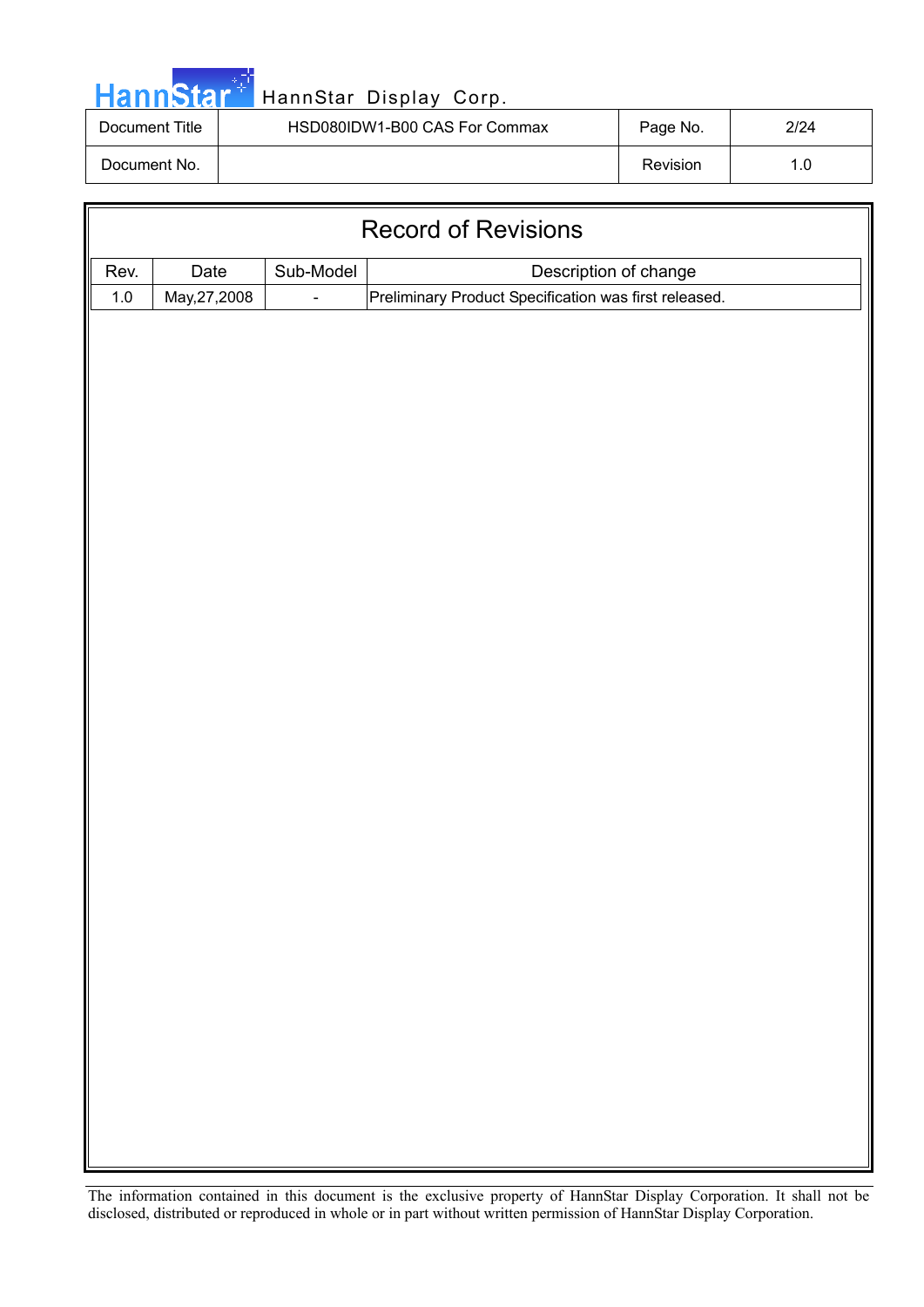|  |  | <b>HannStar</b> |  |
|--|--|-----------------|--|
|  |  |                 |  |

### HannStar Display Corp.

| Document Title | HSD080IDW1-B00 CAS For Commax | Page No. | 3/24 |
|----------------|-------------------------------|----------|------|
| Document No.   |                               | Revision |      |

## **Contents**  1.0 General description ……………………………….… p.4 2.0 Absolute maximum ratings …………………………. p.5 3.0 Optical characteristics ………………………………. p.6 4.0 Block diagram …………………………….. ……….. p.10 5.0 Interface pin connection ……………………………. p.11 6.0 Electrical characteristics ……………………………. p.13 7.0 Reliability test items…………………………………… p.20 8.0 Outline dimension …………………………….…… p.21 9.0 Lot mark ……………………………………………... p.22 10.0 Package specification ………………………………. p.23 11.0 General precaution ……………………………………. p.24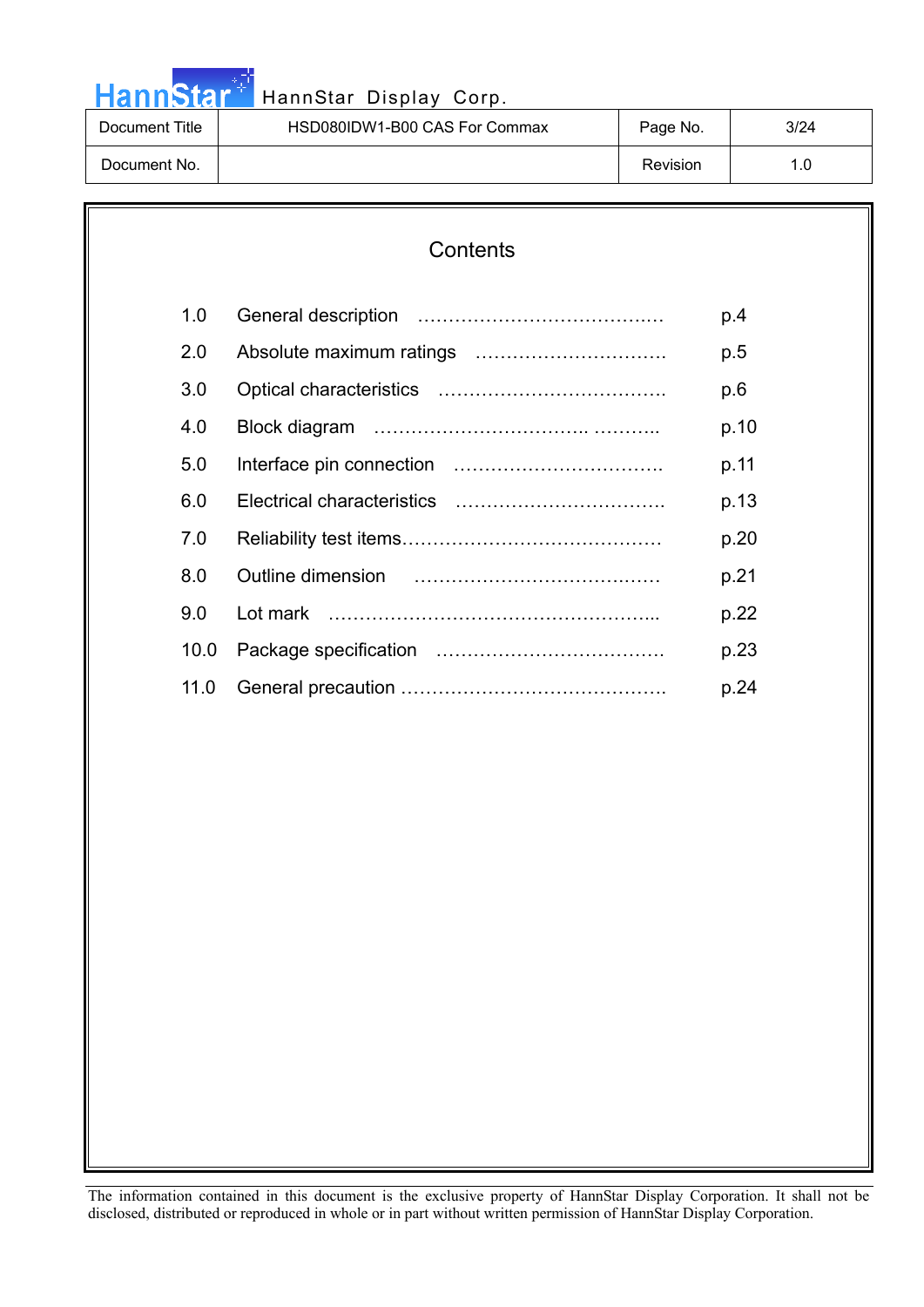

### HannStar<sup>#T</sup> HannStar Display Corp.

| Document Title | HSD080IDW1-B00 CAS For Commax | Page No. | 4/24 |
|----------------|-------------------------------|----------|------|
| Document No.   |                               | Revision |      |

### **1.0 GENERAL DESCRIPTION**

#### **1.1 Introduction**

HannStar Display model HSD080IDW1-B\*\* is a color active matrix thin film transistor (TFT) liquid crystal display (LCD) that uses amorphous silicon TFT as a switching device. This model is composed of a TFT LCD panel, a driving circuit and a back light system. This TFT LCD has a 8.0 (16:9) inch diagonally measured active display area with WVGA (800 horizontal by 480 vertical pixel) resolution.

#### **1.2 Features**

- $\blacksquare$  8 (16:9 diagonal) inch configuration
- $\blacksquare$  6 bits + FRC driver with 1channel TTL interface
- $\blacksquare$  RoHS Compliance

#### **1.3 Applications**

- $\blacksquare$  Digital Photo frame
- $\blacksquare$  Portable DVD
- $\blacksquare$  Multimedia applications and Others AV system

### **1.4 General information**

| Item                     |                   | Specification                             | Unit   |
|--------------------------|-------------------|-------------------------------------------|--------|
| <b>Outline Dimension</b> |                   | 192.8 x 116.9 x 6.4 (Typ.)                | mm     |
| Display area             |                   | 176.64(H) x 99.36(V)                      | mm     |
| Number of Pixel          |                   | 800 RGB (H) x480(V)                       | pixels |
| Pixel pitch              |                   | 0.0736(H)x0.2070(V)                       | mm     |
| Pixel arrangement        |                   | <b>RGB Vertical stripe</b>                |        |
| Display mode             |                   | Normally white                            |        |
| Surface treatment        |                   | Antiglare, Hard-Coating(3H) with EWV film |        |
| Weight                   |                   | 240(Typ.)                                 | g      |
| Back-light               |                   | Side-light type                           |        |
| Power<br>Consumption     | <b>B/L System</b> | 2.16 (Max.)                               |        |

#### **1.5 Mechanical Information**

|                           | Item                         | Min.  | Typ.  | Max.  | Unit |
|---------------------------|------------------------------|-------|-------|-------|------|
|                           | Horizontal(H)                | 192.5 | 192.8 | 193.1 | mm   |
| Module<br>Size            | Vertical(V)                  | 116.6 | 116.9 | 117.2 | mm   |
|                           | $\mathsf{Depth}(\mathsf{D})$ | 6.1   | 6.4   | 6.7   | mm   |
| Weight (Without inverter) |                              |       | 240   | ---   | g    |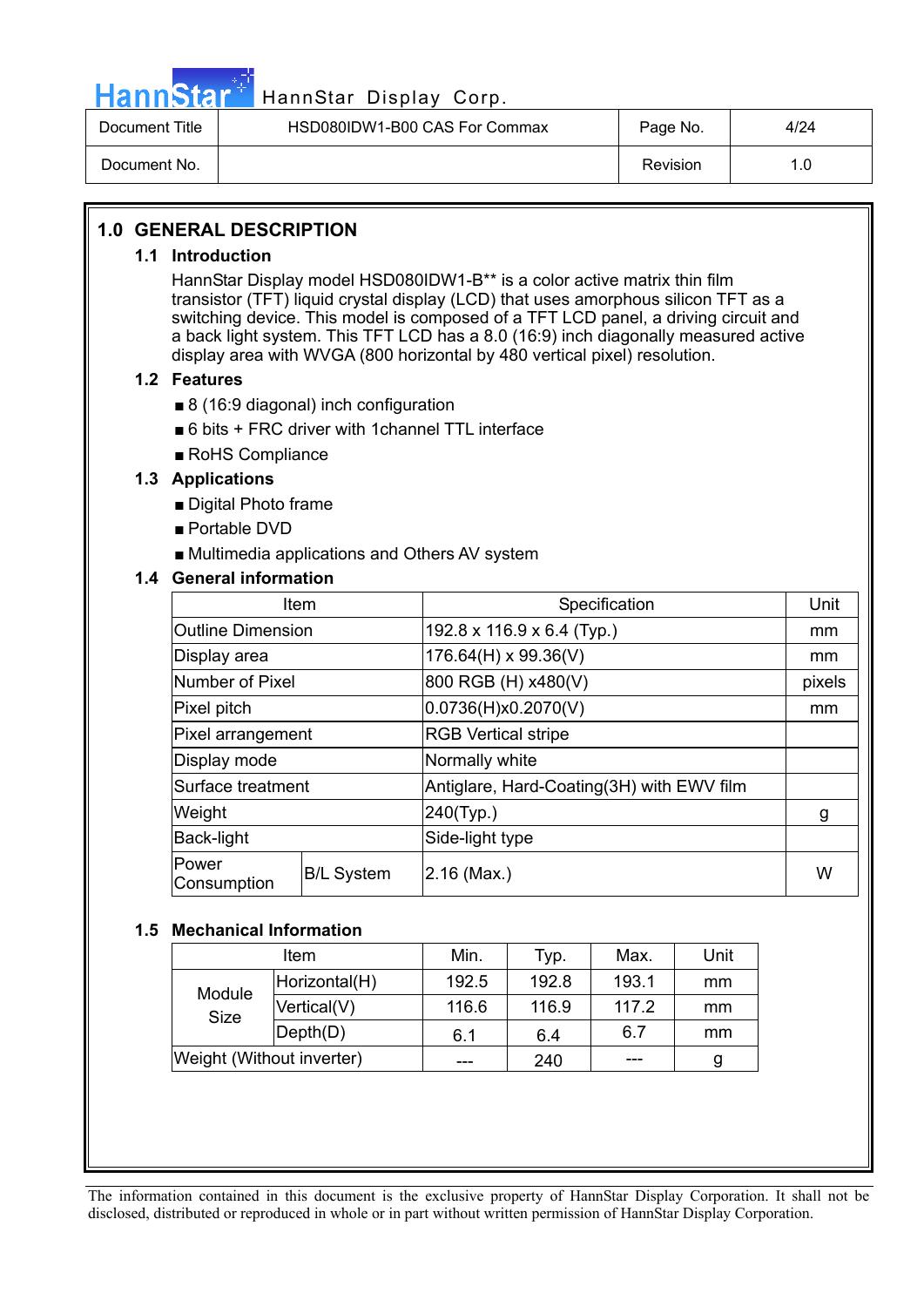

### Hann Star<sup>t HannStar</sup> Display Corp.

| Document Title | HSD080IDW1-B00 CAS For Commax | Page No. | 5/24 |
|----------------|-------------------------------|----------|------|
| Document No.   |                               | Revision | 1.0  |

### **2.0 ABSOLUTE MAXIMUM RATINGS**

### **2.1 Electrical Absolute Rating**

### **2.1.1 TFT LCD Module**  Item | Symbol | Min. | Max. | Unit | Note  $Vcc$  -0.3 5.0 V GND=0 Power supply voltage  $\vert$  AV<sub>DD</sub>  $\vert$  -0.5  $\vert$  15  $\vert$  V  $\vert$  AGND=0  $V_{COM}$  0 6 V

Logic Signal Input Level  $\begin{vmatrix} 1 & 0 & 0 \\ 0 & 0 & 0 \\ 0 & 0 & 0 \end{vmatrix}$  Vcc +0.3  $\begin{vmatrix} 1 & 0 & 0 \\ 0 & 1 & 0 \\ 0 & 0 & 0 \end{vmatrix}$ 

### **2.1.2 Back-Light Unit**

| Item               | Symbol | $TVD$ . | Max.  | Unit | <b>Note</b> |
|--------------------|--------|---------|-------|------|-------------|
| <b>LED</b> current |        | 180     | $---$ | mA   | (1)(2)      |
| LED voltage        |        | $---$   | 12    |      | (1)(2)(3)   |

#### Note

- (1) Permanent damage may occur to the LCD module if beyond this specification. Functional operation should be restricted to the conditions described under normal operating conditions.
- (2) Ta = $25 \pm 2^{\circ}$ C
- (3) Test Condition: LED current 180 mA

### **2.2 Environment Absolute Rating**

| ltem                  | Symbol | Min. | Max. | Unit    | <b>Note</b> |
|-----------------------|--------|------|------|---------|-------------|
| Operating Temperature | opa    | -20  |      | $\circ$ |             |
| Storage Temperature   | stg    | -30  | 80   | $\sim$  |             |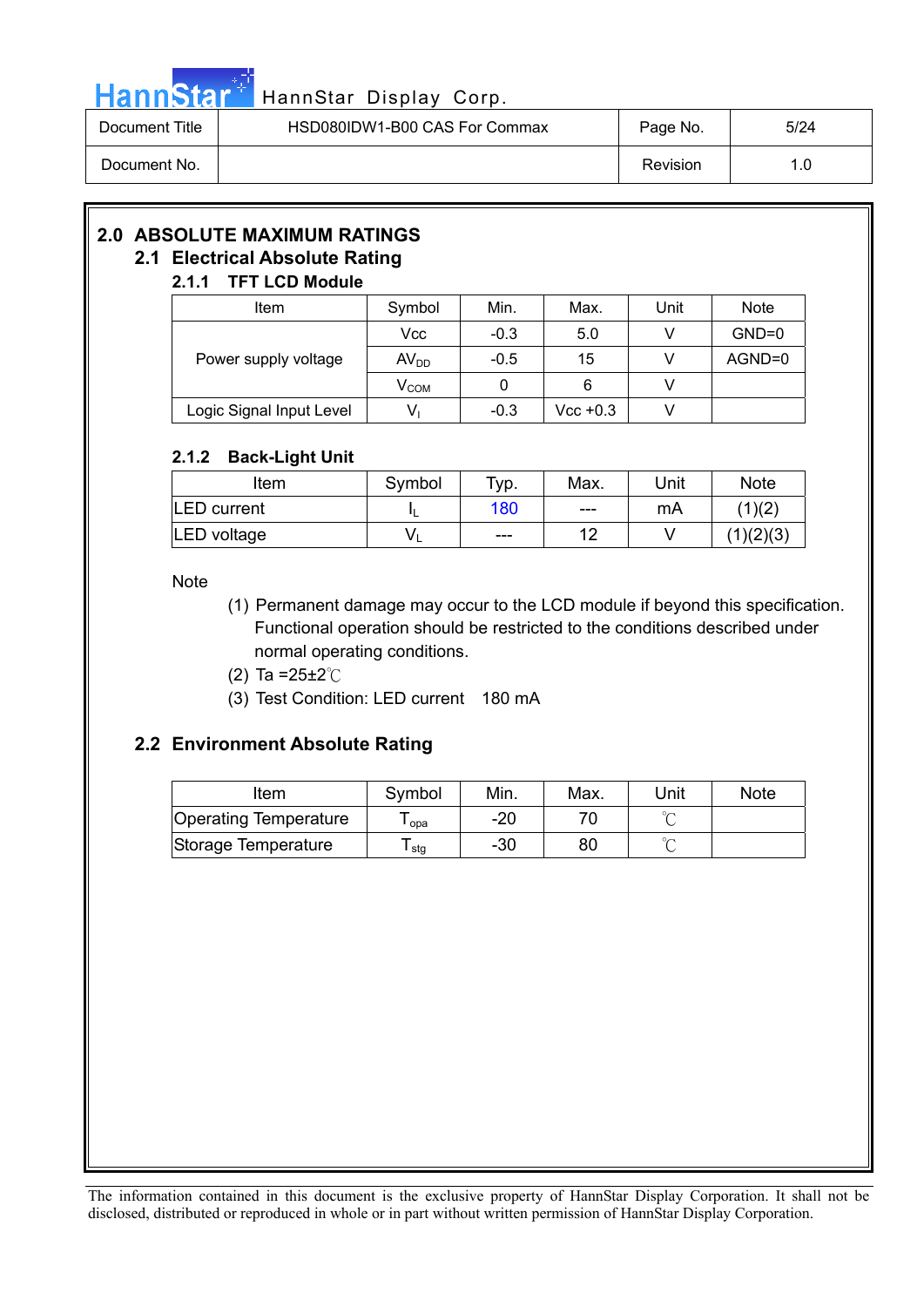

# HannStar<sup>t HannStar</sup> Display Corp.

| Document Title | HSD080IDW1-B00 CAS For Commax | Page No. | 6/24 |
|----------------|-------------------------------|----------|------|
| Document No.   |                               | Revision | 1.0  |

| <b>3.0 OPTICAL CHARACTERISTICS</b><br>3.1 | <b>Optical specification</b> |                         |                   |       |       |                |                   |                              |
|-------------------------------------------|------------------------------|-------------------------|-------------------|-------|-------|----------------|-------------------|------------------------------|
| Item                                      |                              |                         | Symbol Condition  | Min.  | Typ.  | Max.           | Unit              | <b>Note</b>                  |
| Contrast                                  |                              | <b>CR</b>               |                   | 400   | 500   |                |                   | (1)(2)                       |
| Response                                  | <b>Rising</b>                | T <sub>R</sub>          |                   |       | 5     | $\overline{7}$ |                   | (1)(3)                       |
| time                                      | Falling                      | $\mathsf{T}_\mathsf{F}$ | $\Theta = 0$      |       | 20    | 28             | msec              |                              |
| White luminance<br>(Center)               |                              | $Y_L$                   | Normal<br>viewing | 240   | 300   |                | cd/m <sup>2</sup> | (1)(4)(7)<br>$(I_L = 120mA)$ |
| Color                                     |                              | $W_{x}$                 | angle             | 0.260 | 0.310 | 0.360          |                   |                              |
| chromaticity<br>(CIE1931)                 | White                        | $W_{V}$                 |                   | 0.280 | 0.330 | 0.380          |                   |                              |
|                                           |                              | $\Theta_L$              |                   | 60    | 70    |                |                   |                              |
| Viewing                                   | Hor.                         | $\Theta$ R              |                   | 60    | 70    |                |                   | (1)(4)                       |
| angle                                     | Ver.                         | $\Theta$ u              | CR > 10           | 40    | 50    |                |                   |                              |
|                                           |                              | $\Theta_{\mathsf{D}}$   |                   | 50    | 60    |                |                   |                              |
|                                           | <b>Brightness uniformity</b> |                         | $\Theta = 0$      | 70    |       |                | $\%$              | (5)(7)                       |
|                                           | <b>Optima View Direction</b> |                         |                   | 6 O'  | clock |                |                   | (6)                          |

### **3.2 Measuring Condition**

- $\blacksquare$  Measuring surrounding : dark room
- **E** LED current  $I_L$  : 180mA
- Ambient temperature :  $25\pm2^{\circ}C$
- $\blacksquare$  15min. warm-up time.

### **3.3 Measuring Equipment**

- FPM520 of Westar Display technologies, INC., which utilized SR-3 for Chromaticity and BM-5A for other optical characteristics.
- **Measuring spot size : 20 ~ 21 m**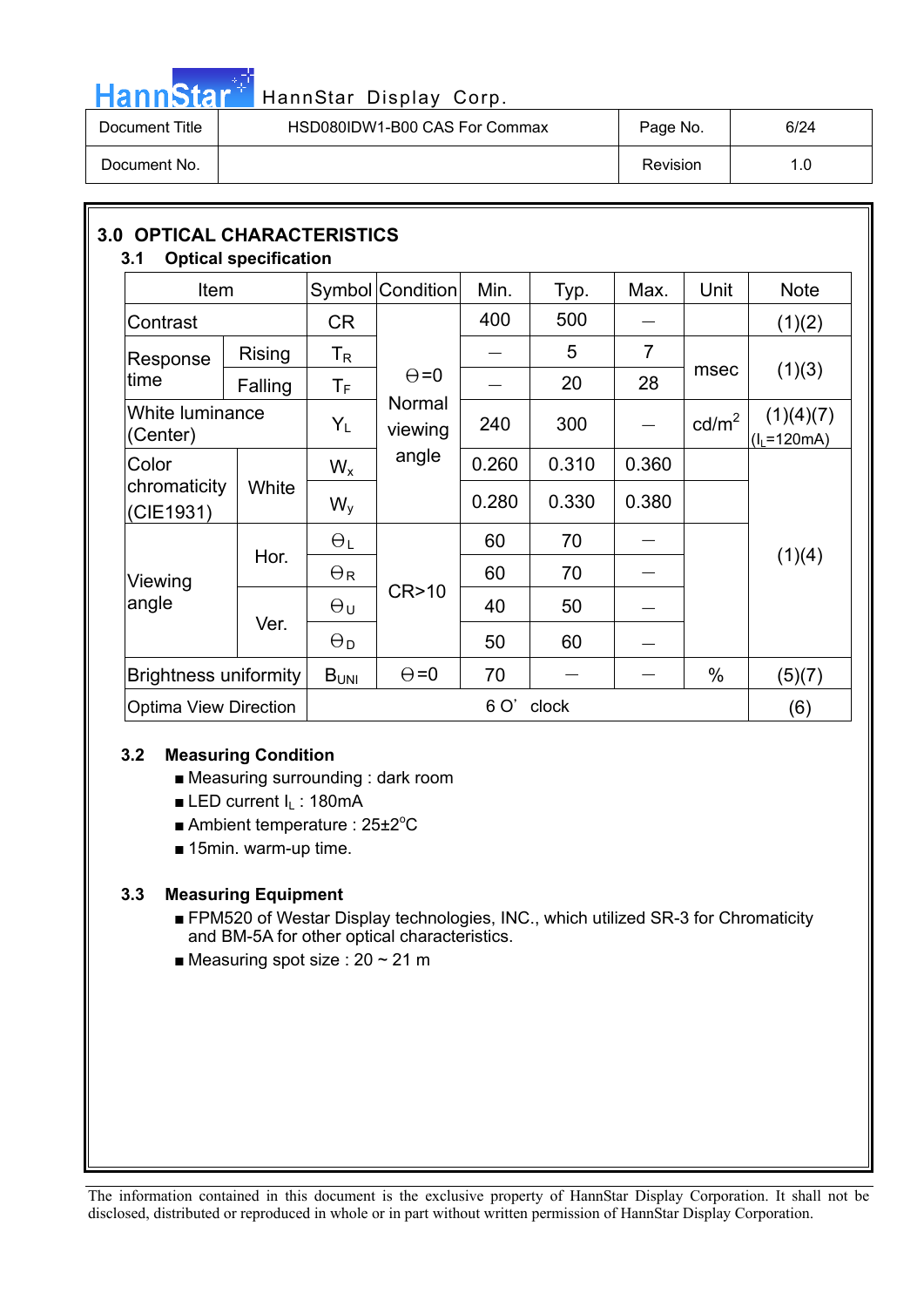| HannStar <sup>*1</sup> | HannStar Display Corp.                       |          |      |  |  |  |  |
|------------------------|----------------------------------------------|----------|------|--|--|--|--|
| Document Title         | HSD080IDW1-B00 CAS For Commax                | Page No. | 7/24 |  |  |  |  |
| Document No.           |                                              | Revision | 1.0  |  |  |  |  |
|                        | <b>Note (1) Definition of Viewing Angle:</b> |          |      |  |  |  |  |



**Note (2)** Definition of Contrast Ratio(CR) : measured at the center point of panel

Luminance with all pixels white

 $CR = -$ 

Luminance with all pixels black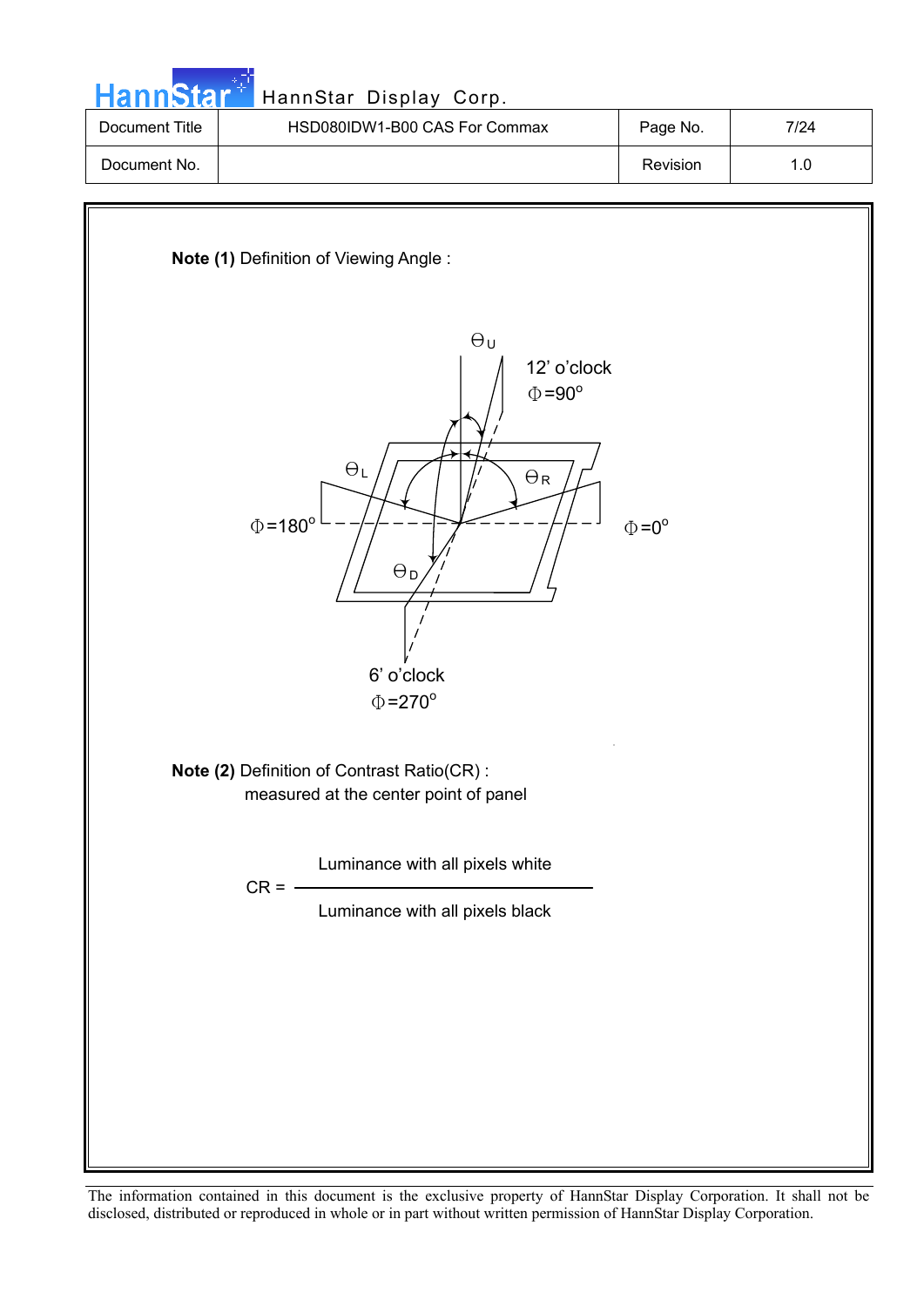| <b>HannStar</b> | HannStar Display Corp.        |          |      |
|-----------------|-------------------------------|----------|------|
| Document Title  | HSD080IDW1-B00 CAS For Commax | Page No. | 8/24 |
| Document No.    |                               | Revision | 1.0  |

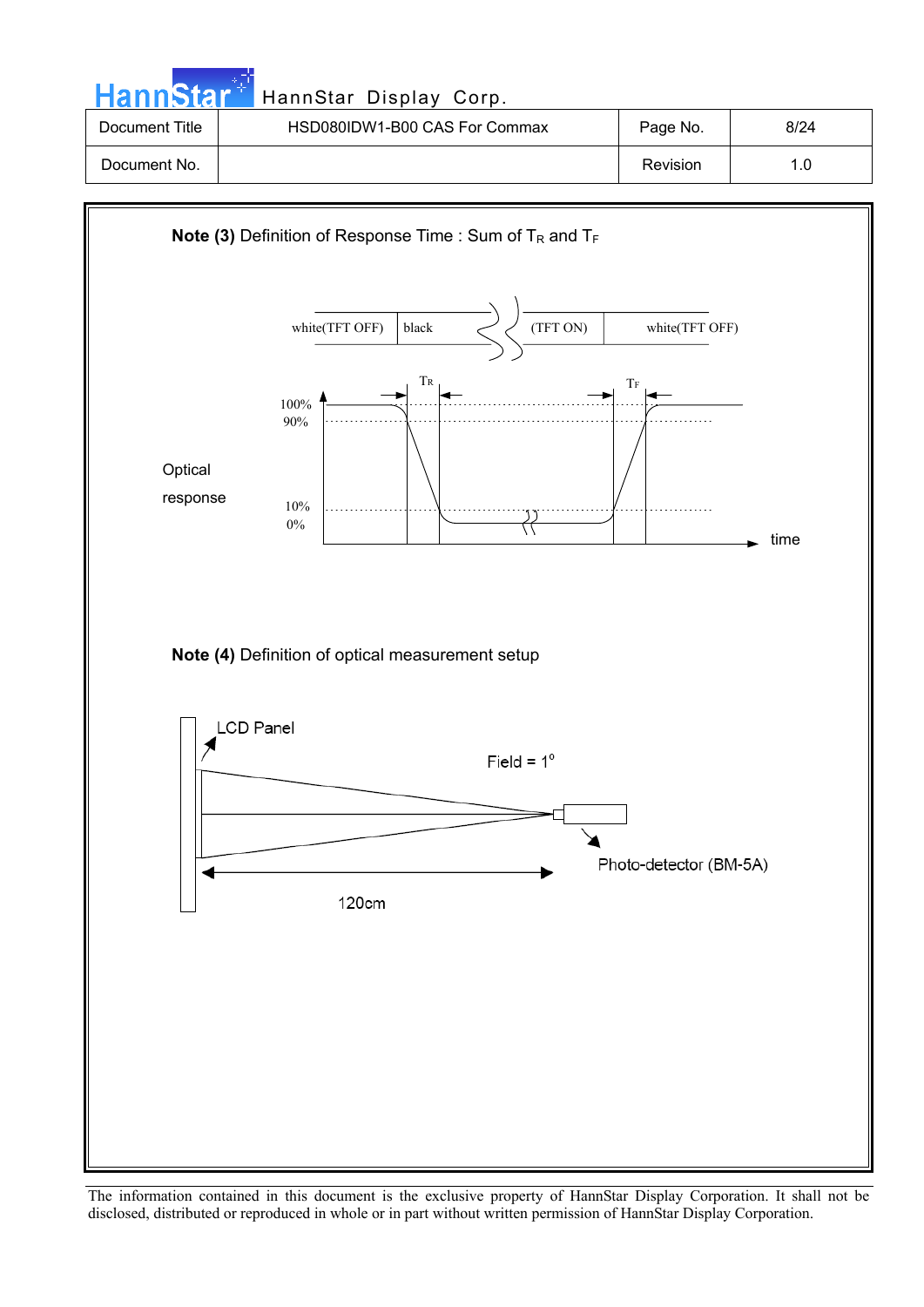| <b>HannStar</b> | HannStar Display Corp.        |          |      |
|-----------------|-------------------------------|----------|------|
| Document Title  | HSD080IDW1-B00 CAS For Commax | Page No. | 9/24 |
| Document No.    |                               | Revision | 1.0  |

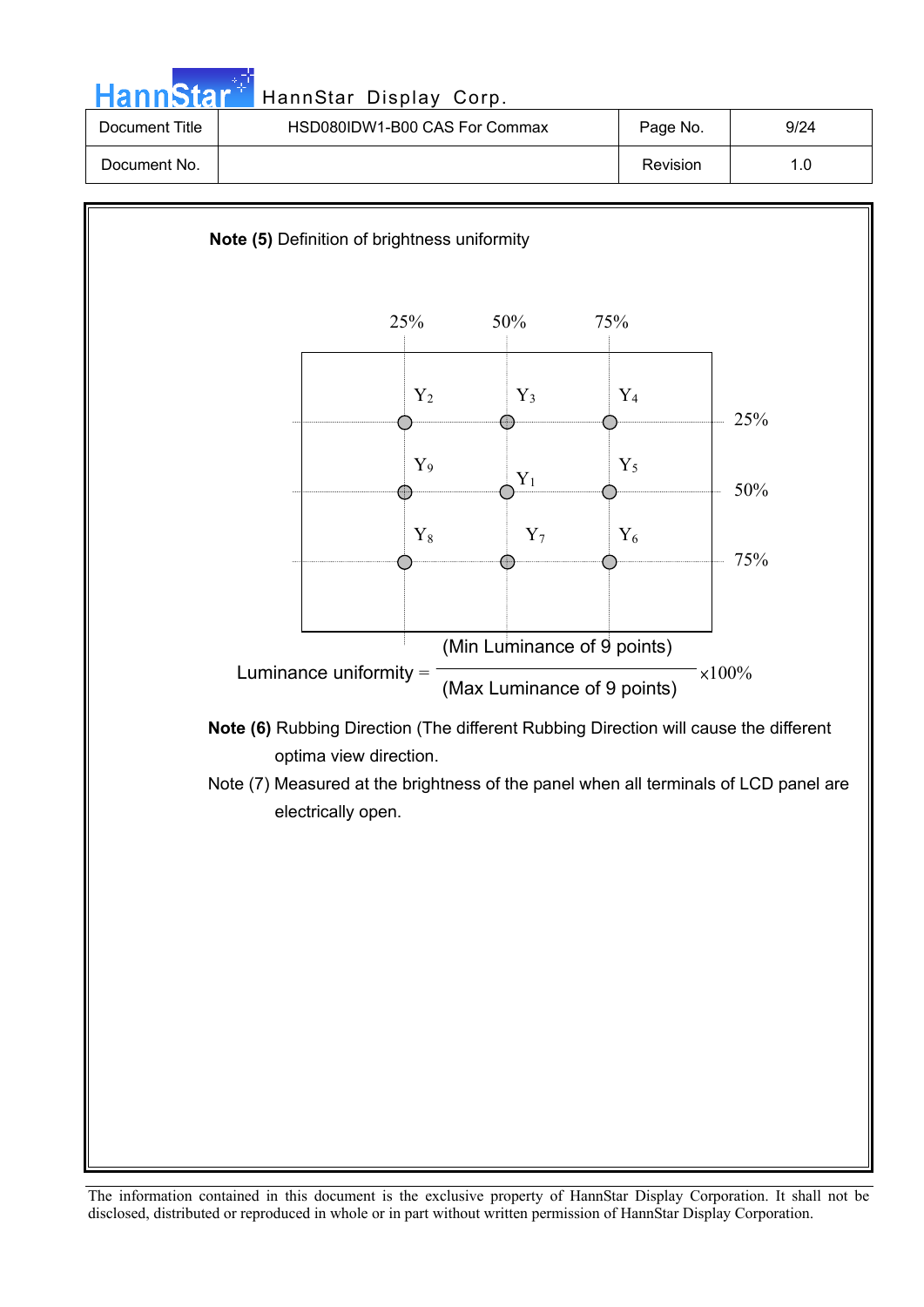| <b>HannStar</b> | HannStar Display Corp.        |          |       |
|-----------------|-------------------------------|----------|-------|
| Document Title  | HSD080IDW1-B00 CAS For Commax | Page No. | 10/24 |
| Document No.    |                               | Revision | 1.0   |

والمرادي

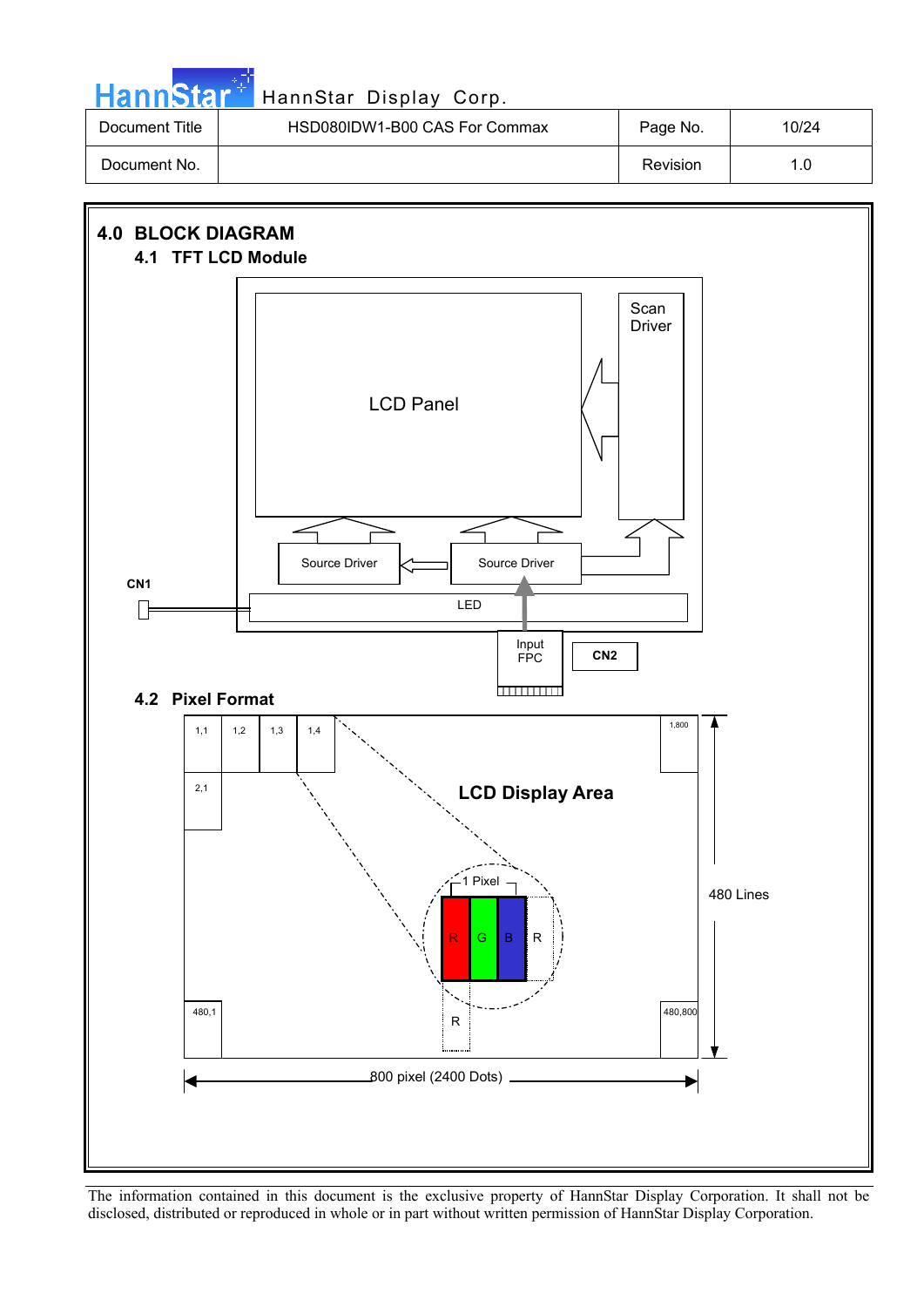

| Document Title | HSD080IDW1-B00 CAS For Commax | Page No. | 11/24 |
|----------------|-------------------------------|----------|-------|
| Document No.   |                               | Revision |       |

|                        |                | CN2 (Input signal): FPC Down Connector, (FH28-60S-0.5SH (HIROSE), 60pin, pitch = 0.5mm) |                                                                                                                                                              |  |  |  |  |
|------------------------|----------------|-----------------------------------------------------------------------------------------|--------------------------------------------------------------------------------------------------------------------------------------------------------------|--|--|--|--|
| <b>Terminal</b><br>no. | <b>Symbol</b>  | I/O                                                                                     | <b>Function</b>                                                                                                                                              |  |  |  |  |
| 1                      | <b>AGND</b>    | P                                                                                       | Analog Ground                                                                                                                                                |  |  |  |  |
| 2                      | <b>AVDD</b>    | P                                                                                       | Analog Power                                                                                                                                                 |  |  |  |  |
| 3                      | <b>VCC</b>     | P                                                                                       | <b>Digital Power</b>                                                                                                                                         |  |  |  |  |
| 4                      | R <sub>0</sub> |                                                                                         | Data Input(LSB)                                                                                                                                              |  |  |  |  |
| 5                      | R <sub>1</sub> |                                                                                         | Data Input                                                                                                                                                   |  |  |  |  |
| 6                      | R <sub>2</sub> |                                                                                         | Data Input                                                                                                                                                   |  |  |  |  |
| 7                      | R <sub>3</sub> |                                                                                         | Data Input                                                                                                                                                   |  |  |  |  |
| 8                      | R4             |                                                                                         | Data Input                                                                                                                                                   |  |  |  |  |
| 9                      | R <sub>5</sub> |                                                                                         | Data Input                                                                                                                                                   |  |  |  |  |
| 10                     | R <sub>6</sub> |                                                                                         | Data Input                                                                                                                                                   |  |  |  |  |
| 11                     | R7             |                                                                                         | Data Input(MSB)                                                                                                                                              |  |  |  |  |
| 12                     | G <sub>0</sub> |                                                                                         | Data Input(LSB)                                                                                                                                              |  |  |  |  |
| 13                     | G <sub>1</sub> |                                                                                         | Data Input                                                                                                                                                   |  |  |  |  |
| 14                     | G <sub>2</sub> |                                                                                         | Data Input                                                                                                                                                   |  |  |  |  |
| 15                     | G <sub>3</sub> |                                                                                         | Data Input                                                                                                                                                   |  |  |  |  |
| 16                     | G4             |                                                                                         | Data Input                                                                                                                                                   |  |  |  |  |
| 17                     | G <sub>5</sub> |                                                                                         | Data Input                                                                                                                                                   |  |  |  |  |
| 18                     | G <sub>6</sub> |                                                                                         | Data Input                                                                                                                                                   |  |  |  |  |
| 19                     | G7             |                                                                                         | Data Input(MSB)                                                                                                                                              |  |  |  |  |
| 20                     | B <sub>0</sub> |                                                                                         | Data Input(LSB)                                                                                                                                              |  |  |  |  |
| 21                     | <b>B1</b>      |                                                                                         | Data Input                                                                                                                                                   |  |  |  |  |
| 22                     | <b>B2</b>      |                                                                                         | Data Input                                                                                                                                                   |  |  |  |  |
| 23                     | B <sub>3</sub> |                                                                                         | Data Input                                                                                                                                                   |  |  |  |  |
| 24                     | <b>B4</b>      |                                                                                         | Data Input                                                                                                                                                   |  |  |  |  |
| 25                     | B <sub>5</sub> |                                                                                         | Data Input                                                                                                                                                   |  |  |  |  |
| 26                     | B <sub>6</sub> |                                                                                         | Data Input                                                                                                                                                   |  |  |  |  |
| 27                     | <b>B7</b>      |                                                                                         | Data Input(MSB)                                                                                                                                              |  |  |  |  |
| 28                     | <b>DCLK</b>    |                                                                                         | Clock input                                                                                                                                                  |  |  |  |  |
| 29                     | DE             |                                                                                         | Data Enable signal                                                                                                                                           |  |  |  |  |
| 30                     | <b>HSD</b>     |                                                                                         | Horizontal sync input. Negative polarity                                                                                                                     |  |  |  |  |
| 31                     | <b>VSD</b>     |                                                                                         | Vertical sync input. Negative polarity                                                                                                                       |  |  |  |  |
| 32                     | MODE3          | I                                                                                       | DE/SYNC mode select .normally pull high H:DE<br>mode .L:HSD/VSD mode                                                                                         |  |  |  |  |
| 33                     | <b>RSTB</b>    |                                                                                         | Global reset pin. Active low to enter reset state. suggest to<br>connecting with an RC reset circuit for stability .normally pull high.                      |  |  |  |  |
| 34                     | <b>STBYB</b>   | L                                                                                       | Standby mode, normally pull high STBYB="1", normal operation<br>STBYB="0", timming control, source driver will turn off, all output<br>are high-Z            |  |  |  |  |
| 35                     | <b>SHLR</b>    | I                                                                                       | Source right or left sequence control .SHLR="L", shift left: last<br>data=S1<-S2S1200=first data; SHLR="H", shift right :first<br>data=S1->S2S1200=last data |  |  |  |  |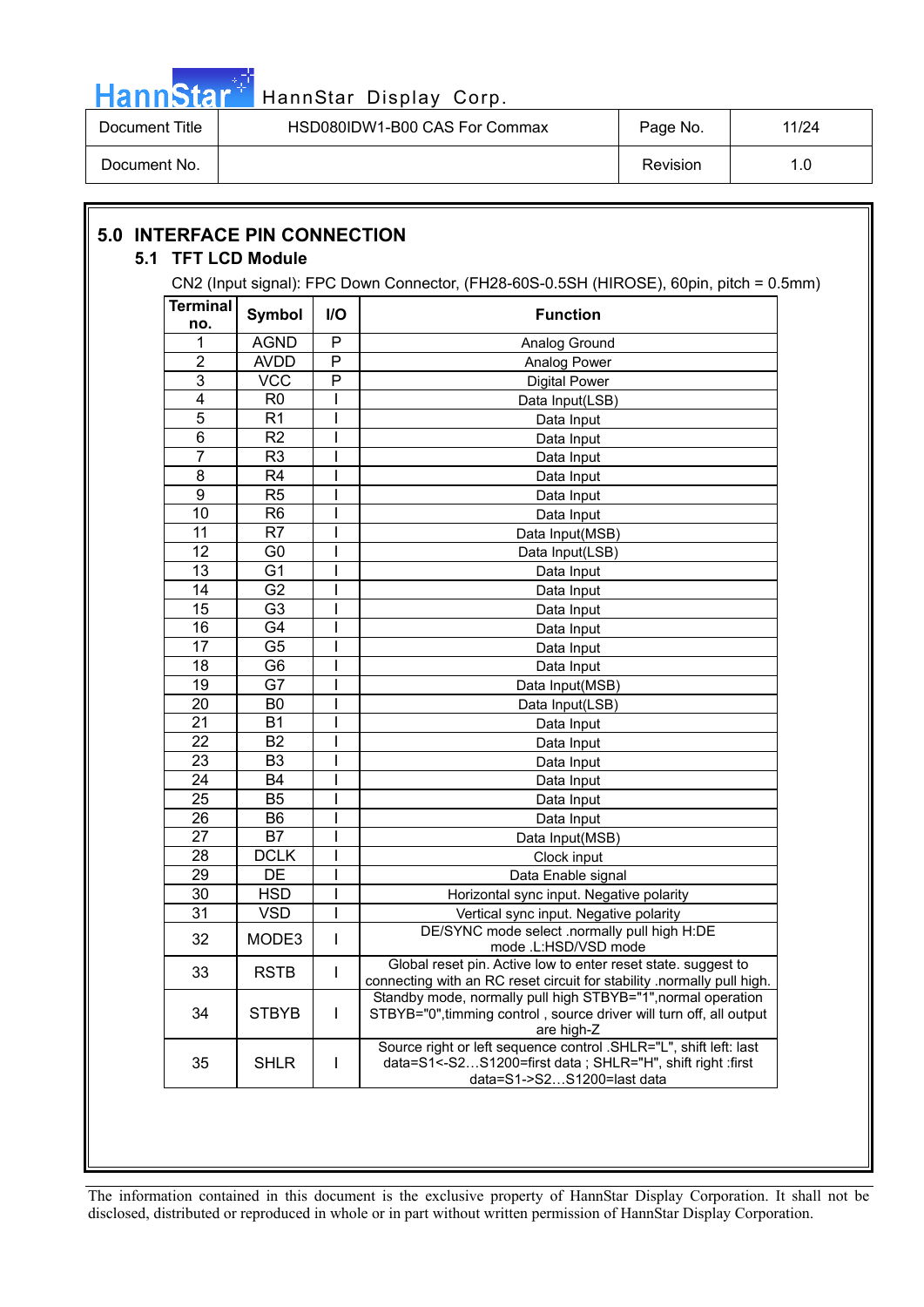## HannStar<sup>17</sup> HannStar Display Corp.

| Document Title | HSD080IDW1-B00 CAS For Commax | Page No. | 12/24 |
|----------------|-------------------------------|----------|-------|
| Document No.   |                               | Revision |       |

| <b>Terminal</b><br>no. | Symbol                 | $II$                     | <b>Function</b>                                                                                                                   |
|------------------------|------------------------|--------------------------|-----------------------------------------------------------------------------------------------------------------------------------|
| 36                     | <b>VCC</b>             | P                        | <b>Digital Power</b>                                                                                                              |
| 37                     | <b>UPDN</b>            |                          | gate up or down scan control. UPDN="L", DOWN shift:<br>G1->G2->G480; UPDN="H", up shift: G1<-G2<-G480                             |
| 38                     | <b>GND</b>             | P                        | Digital Ground                                                                                                                    |
| 39                     | <b>AGND</b>            | P                        | Analog Ground                                                                                                                     |
| 40                     | <b>AVDD</b>            | P                        | Analog Power                                                                                                                      |
| 41                     | <b>VCOMin</b>          |                          | For external VCOM DC input(Optional)                                                                                              |
| 42                     | <b>DITH</b>            |                          | setting DITH="H" 6bit resolution (last 2 bits of input<br>Dithering<br>data truncated) DITH="L" 8bit resolution (default setting) |
| 43                     | <b>NC</b>              |                          | Not connect                                                                                                                       |
| 44                     | $\overline{\text{NC}}$ | $\overline{\phantom{a}}$ | Not connect                                                                                                                       |
| 45                     | V10                    | P                        | Gamma correction voltage reference                                                                                                |
| 46                     | V9                     | P                        | Gamma correction voltage reference                                                                                                |
| 47                     | V <sub>8</sub>         | P                        | Gamma correction voltage reference                                                                                                |
| 48                     | V7                     | P                        | Gamma correction voltage reference                                                                                                |
| 49                     | V <sub>6</sub>         | P                        | Gamma correction voltage reference                                                                                                |
| 50                     | V <sub>5</sub>         | P                        | Gamma correction voltage reference                                                                                                |
| 51                     | V <sub>4</sub>         | P                        | Gamma correction voltage reference                                                                                                |
| 52                     | V3                     | P                        | Gamma correction voltage reference                                                                                                |
| 53                     | V <sub>2</sub>         | P                        | Gamma correction voltage reference                                                                                                |
| 54                     | V <sub>1</sub>         | P                        | Gamma correction voltage reference                                                                                                |
| 55                     | <b>NC</b>              | $\overline{\phantom{a}}$ | Not connect                                                                                                                       |
| 56                     | <b>VGH</b>             | P                        | Positive Power for TFT                                                                                                            |
| 57                     | <b>VCC</b>             | P                        | <b>Digital Power</b>                                                                                                              |
| 58                     | VGL                    | P                        | Negative Power for TFT                                                                                                            |
| 59                     | <b>GND</b>             | P                        | <b>Digital Ground</b>                                                                                                             |
| 60                     | <b>NC</b>              |                          | Not connect                                                                                                                       |

#### **5.2 Back-Light Unit**

CN1 LED Power Source (**BHSR-02VS-1**) / JAPAN SOLDERLESS TERMINAL MFG CO., LTD. Mating Connector: (**SBHT-002T-P0.5**) / JAPAN SOLDERLESS TERMINAL MFG CO., LTD.

| Terminal no. | Svmbol | Function                        |  |
|--------------|--------|---------------------------------|--|
|              |        | LED power supply (high voltage) |  |
|              |        | LED power supply (low voltage)  |  |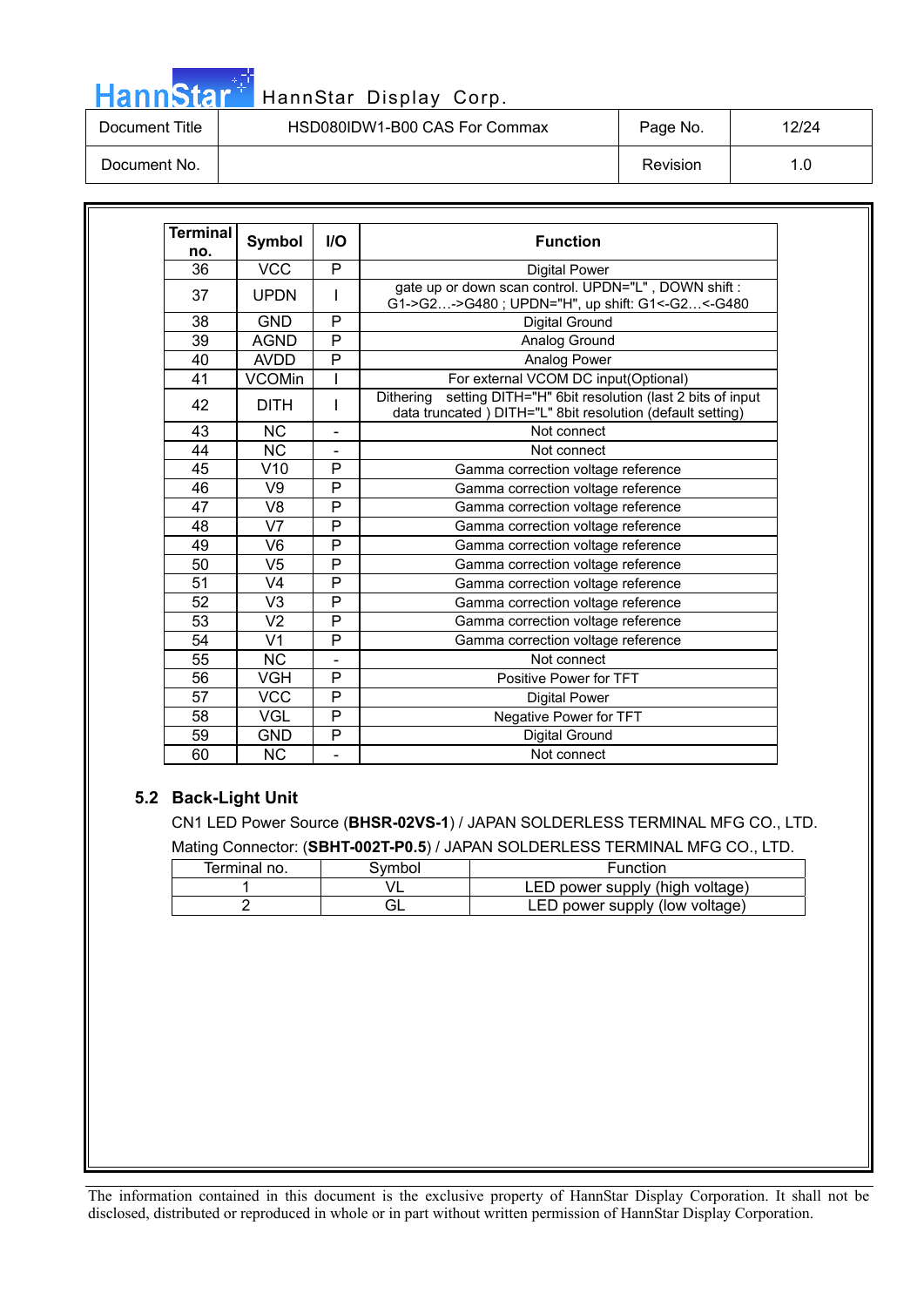

## HannStar<sup>47</sup> HannStar Display Corp.

| Document Title | HSD080IDW1-B00 CAS For Commax | Page No. | 13/24 |
|----------------|-------------------------------|----------|-------|
| Document No.   |                               | Revision | 1.0   |

### **6.0 ELECTRICAL CHARACTERISTICS 6.1 TFT LCD Module**

| <b>Item</b>                 | Symbol                   | Min.                         | Typ.                     | Max.                     | <b>Unit</b> | <b>Note</b>          |
|-----------------------------|--------------------------|------------------------------|--------------------------|--------------------------|-------------|----------------------|
|                             | Vcc                      | 2.7                          | 3.0                      | 3.5                      | V           |                      |
|                             | $V$ GH                   | 14                           | 15                       | 16                       | V           |                      |
| <b>Supply Voltage</b>       | $V_{GL}$                 | -10                          | -9                       | -8                       | V           |                      |
|                             | <b>AV<sub>DD</sub></b>   | 9.85                         | 10.0                     | 9.85                     | V           |                      |
| <b>VCOM</b>                 | <b>V</b> c <sub>DC</sub> | 3.7                          | 3.9                      | 4.1                      | $\vee$      |                      |
| Input signal                | Vін                      | 0.7 Vcc                      | $\overline{\phantom{a}}$ | <b>Vcc</b>               | V           | Note $(1)$           |
| voltage                     | Vil                      | 0                            | $\blacksquare$           | $0.3$ Vcc                | $\vee$      |                      |
|                             | $_{\rm lcc}$             | $\qquad \qquad \blacksquare$ | 6.13                     | $\blacksquare$           | mA          | $Vcc = 3.0V$         |
| Current of power            | <b>ADD</b>               | $\overline{\phantom{0}}$     | 23.1                     | $\overline{\phantom{a}}$ | mA          | $AVDD = 10 V(Black)$ |
| supply                      | lсн                      | $\overline{\phantom{a}}$     | 0.135                    | $\overline{\phantom{a}}$ | mA          | $VGH = 15 V$         |
|                             | lgL                      | $\overline{\phantom{a}}$     | 0.35                     | $\overline{\phantom{a}}$ | mA          | $V_{GL} = -9 V$      |
| Input level of<br>$V1 - V5$ | Vx                       | AVDD/2                       | $\overline{\phantom{a}}$ | <b>AVDD-0.1</b>          |             |                      |
| Input level of<br>$V6-V10$  | Vx                       | 0.1                          | $\overline{\phantom{a}}$ | AVDD/2                   |             |                      |

Note (1): HSYNC , VSYNC , DE , Digital Data

Note (2): Be sure to apply the power voltage as the power sequence spec.

Note (3): DGND=AGND=0V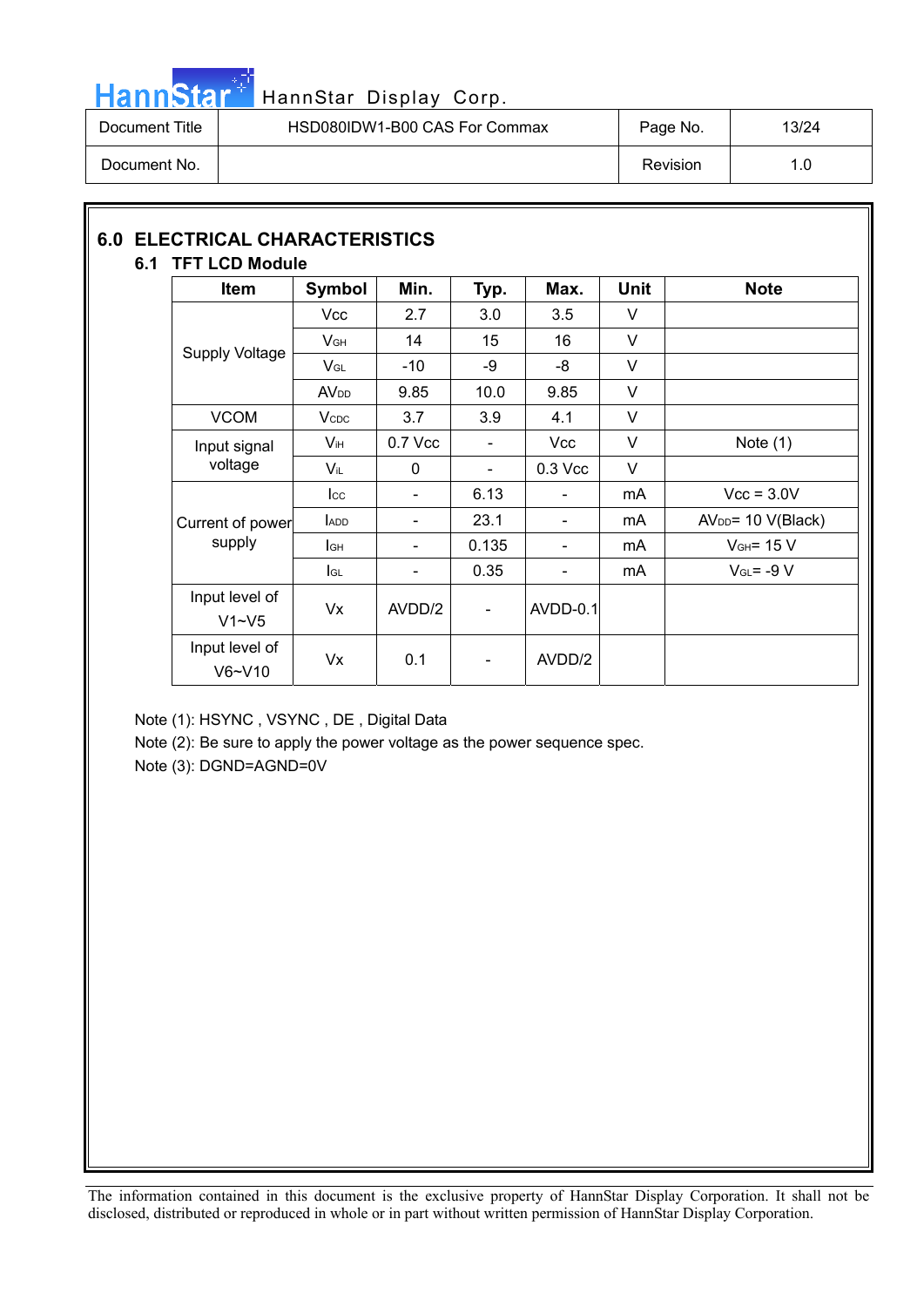

## HannStar<sup>t HannStar</sup> Display Corp.

| Document Title | HSD080IDW1-B00 CAS For Commax | Page No. | 14/24 |
|----------------|-------------------------------|----------|-------|
| Document No.   |                               | Revision | 1.0   |

### **6.2 Back-Light Unit**

The back-light system is an edge-lighting type with 27 LED. The characteristics of the LED is shown in the following tables.

| Item                    | Symbol | Min.  | Typ. | Max. | Unit | <b>Note</b> |
|-------------------------|--------|-------|------|------|------|-------------|
| <b>LED</b> current      |        |       | 180  |      | mA   |             |
| LED voltage             |        |       |      | 12   |      |             |
| Operating LED life time | Hr     | 20000 |      |      | Hour |             |



Note (1) LED life time (Hr) can be defined as the time in which it continues to operate under the condition :  $Ta = 25 \pm 3 \degree C$ , typical IL value indicated in the above table until the brightness becomes less than 50%.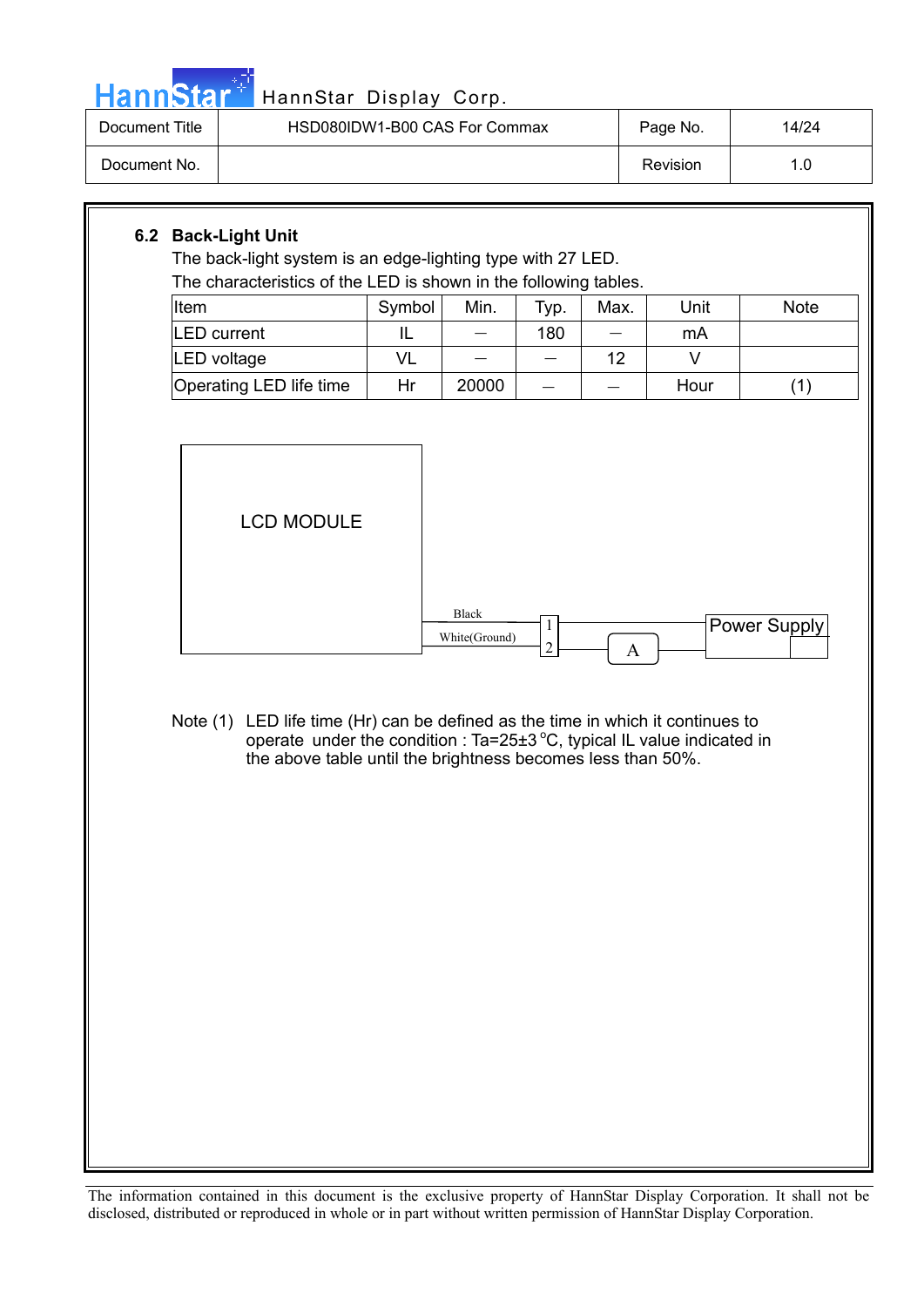

# HannStar<sup>t HannStar Display Corp.</sup>

| Document Title | HSD080IDW1-B00 CAS For Commax | Page No. | 15/24 |
|----------------|-------------------------------|----------|-------|
| Document No.   |                               | Revision | 1.0   |

### **6.3 AC Characteristics**

| <b>Item</b>             | <b>Symbol</b> | Min. | Typ. | Max. | <b>Unit</b> | <b>Note</b> |
|-------------------------|---------------|------|------|------|-------------|-------------|
| DCLK cycle time         | Tcph          | 25   |      |      | ns          |             |
| <b>DCLK</b> frequency   | fclk          |      | 30   | 40   | <b>MHz</b>  |             |
| DCLK pulse duty         | <b>Tcwh</b>   | 40   | 50   | 60   | $\%$        |             |
| VSD setup time          | Tvst          | 8    |      |      | ns          |             |
| VSD hold time           | Tvhd          | 8    |      |      | ns          |             |
| HSD setup time          | Thst          | 8    |      |      | ns          |             |
| <b>HSD hold time</b>    | <b>Thhd</b>   | 8    |      |      | ns          |             |
| Data setup time         | Tdsu          | 8    |      |      | ns          |             |
| Data hold time          | <b>Tdhd</b>   | 8    |      |      | ns          |             |
| DE setup time           | Tesu          | 8    |      |      | ns          |             |
| DE hold time            | Tehd          | 8    |      |      | ns          |             |
| Horizontal display area | thd           |      | 800  |      | Tcph        |             |
| HSD period time         | th            |      | 928  |      | Tcph        |             |
| HSD pulse width         | thpw          | 1    | 48   |      | <b>Tcph</b> |             |
| HSD back porch          | thb           |      | 40   |      | Tcph        |             |
| HSD front porch         | thfp          |      | 40   |      | Tcph        |             |
| Vertical display area   | tvd           |      | 480  |      | th          |             |
| VSD period time         | tv            |      | 525  |      | th          |             |
| VSD pulse width         | tvpw          |      | 3    |      | th          |             |
| VSD back porch          | tvb           |      | 29   |      | th          |             |
| VSD front porch         | tvfp          |      | 13   |      | th          |             |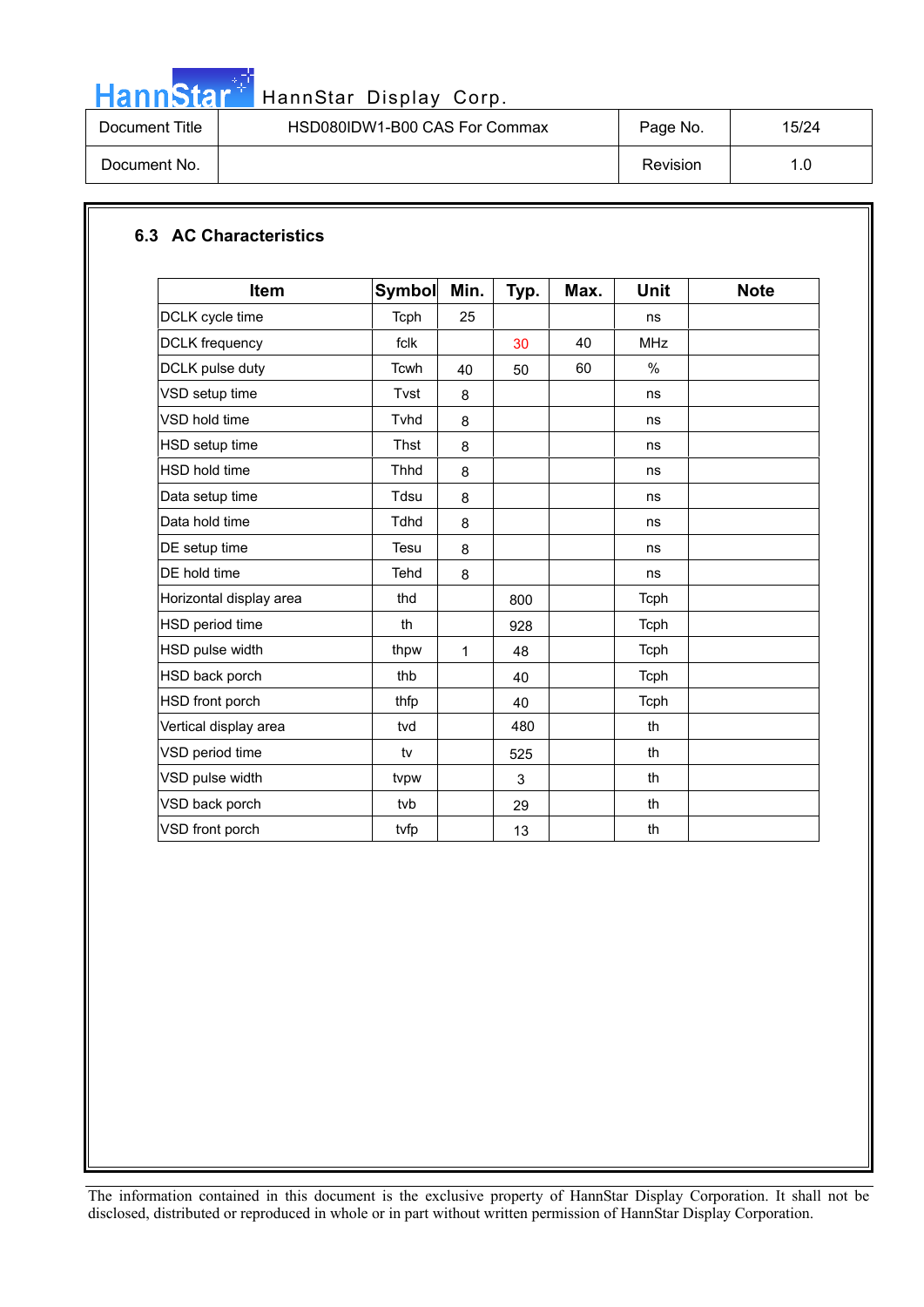| HannStar <sup>*</sup> | HannStar Display Corp.        |          |       |
|-----------------------|-------------------------------|----------|-------|
| Document Title        | HSD080IDW1-B00 CAS For Commax | Page No. | 16/24 |
| Document No.          |                               | Revision | 1.0   |

برابي

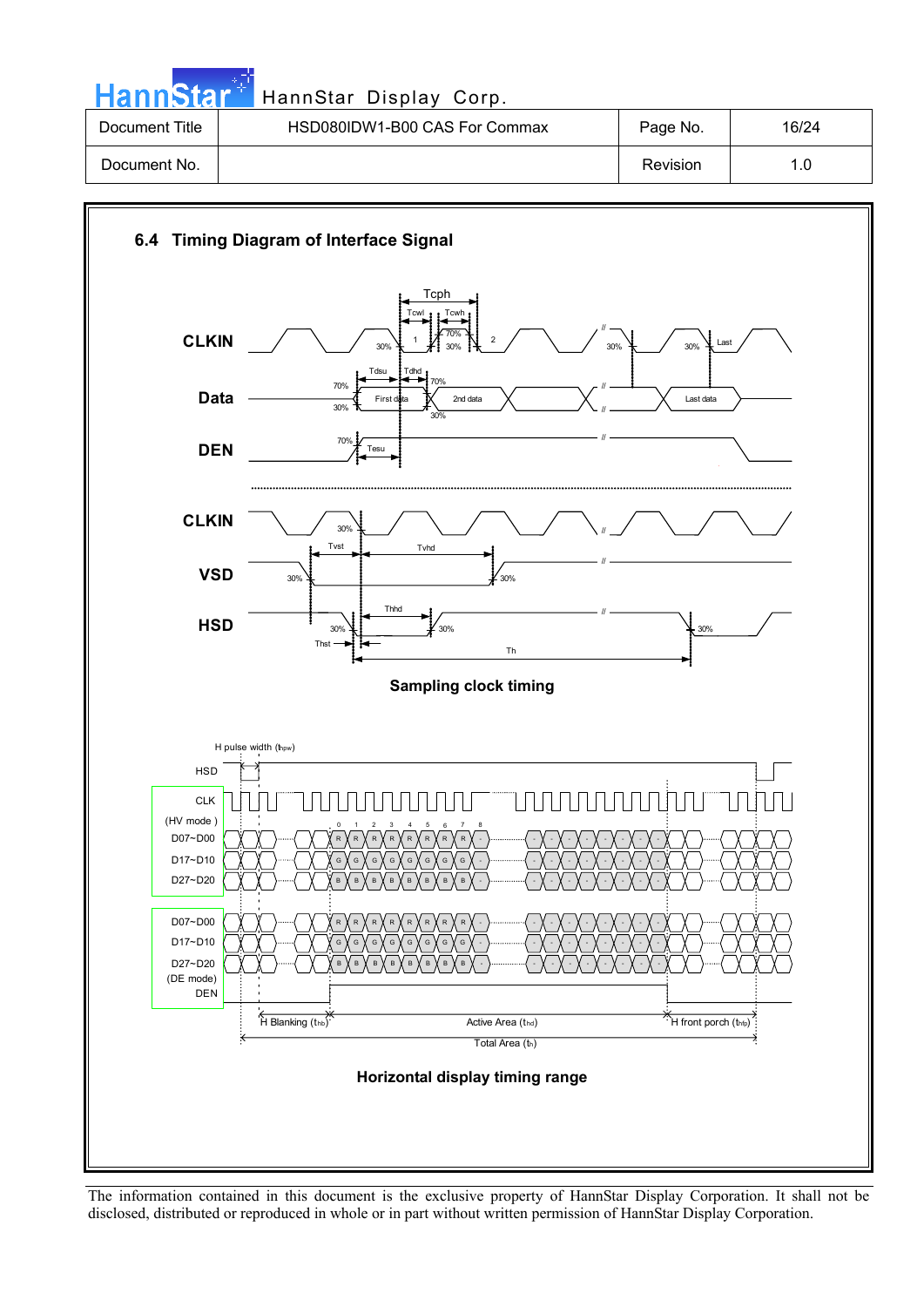

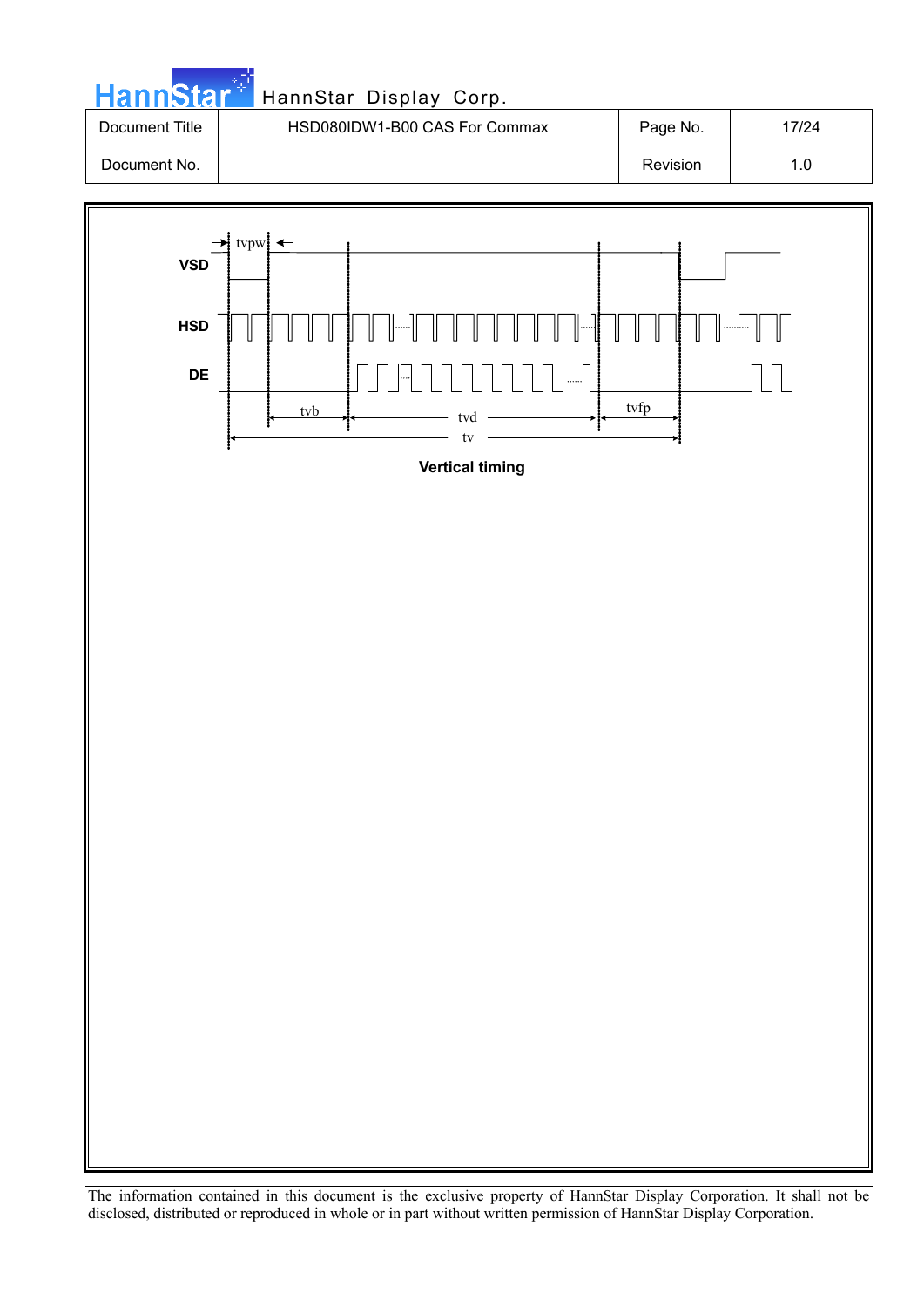## HannStar<sup>#</sup> HannStar Display Corp.

| Document Title | HSD080IDW1-B00 CAS For Commax | Page No. | 18/24 |
|----------------|-------------------------------|----------|-------|
| Document No.   |                               | Revision | 1.0   |

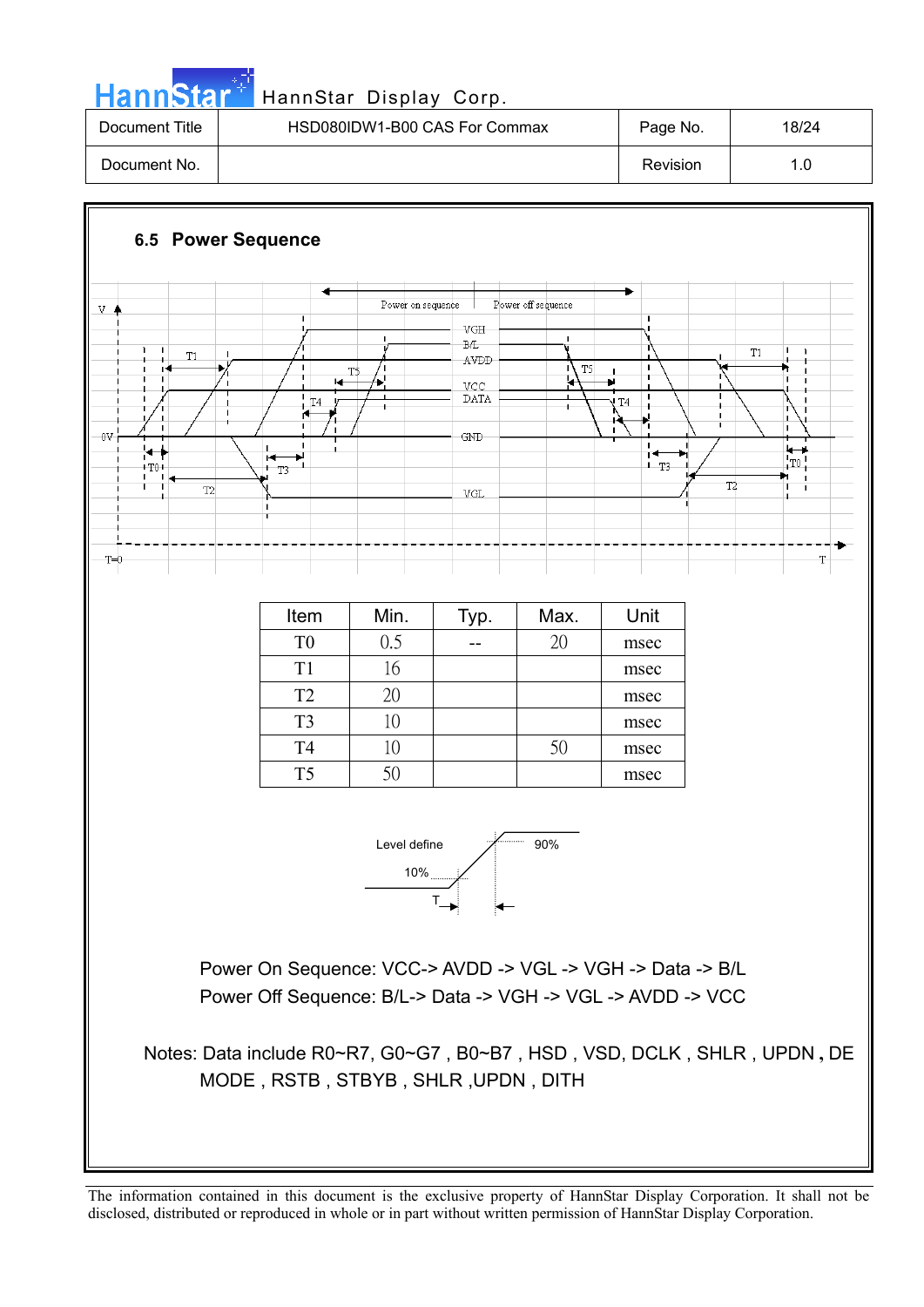

# HannStar<sup>t H</sup> HannStar Display Corp.

| Document Title | HSD080IDW1-B00 CAS For Commax | Page No. | 19/24 |
|----------------|-------------------------------|----------|-------|
| Document No.   |                               | Revision | 1.0   |

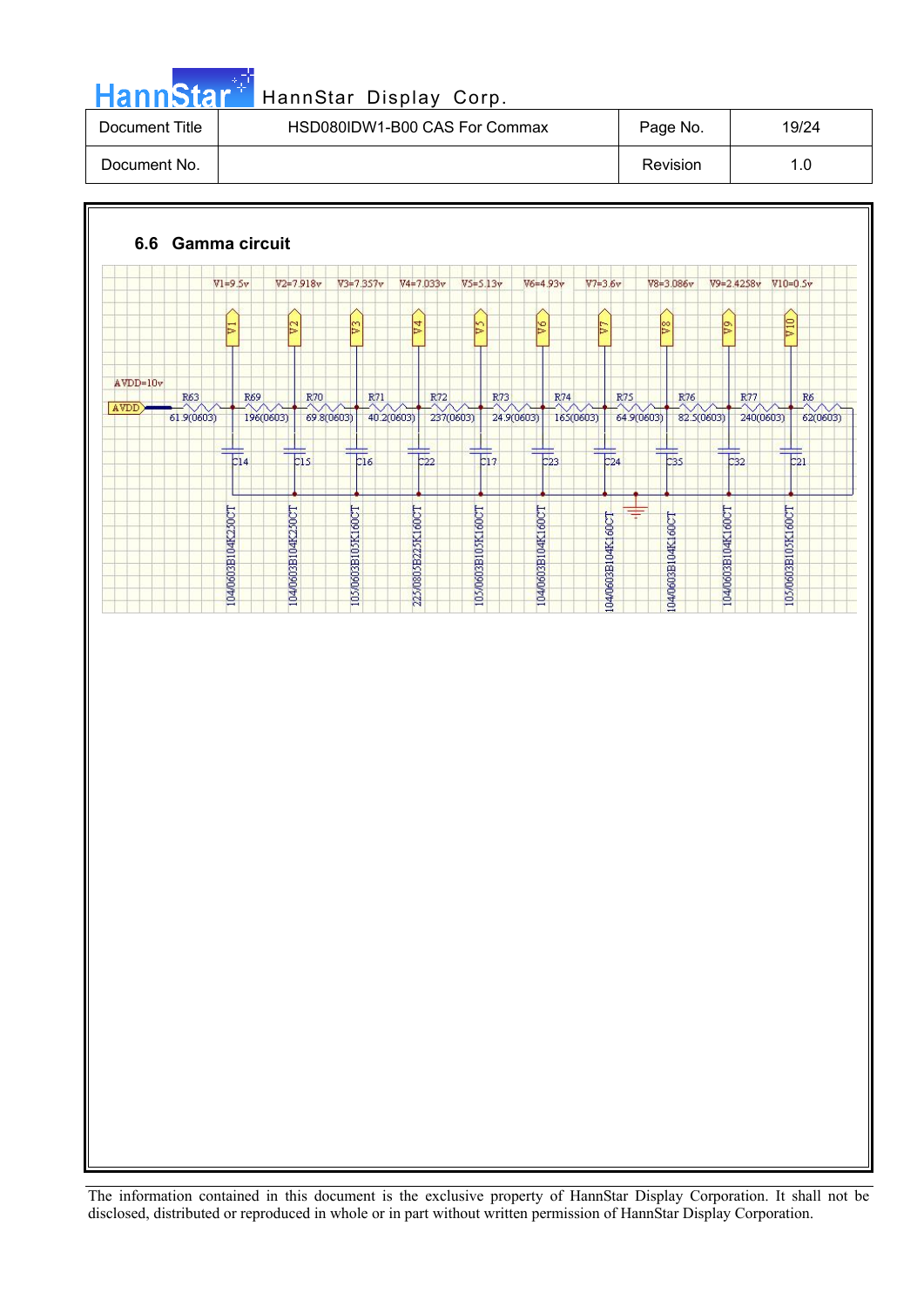# HannStar<sup>d</sup> HannStar Display Corp.

| Document Title | HSD080IDW1-B00 CAS For Commax | Page No. | 20/24 |
|----------------|-------------------------------|----------|-------|
| Document No.   |                               | Revision | 1.0   |

| No.            | <b>Item</b>                                         | <b>Conditions</b>                                                                                                                 | <b>Remark</b>    |
|----------------|-----------------------------------------------------|-----------------------------------------------------------------------------------------------------------------------------------|------------------|
|                | 1 High Temperature Storage                          | Ta=+80 $^{\circ}$ C, 240hrs                                                                                                       |                  |
|                | 2 Low Temperature Storage                           | Ta= $-30^{\circ}$ C, 240hrs                                                                                                       |                  |
| 3              | High Temperature Operation                          | Ta=+70°C, 240hrs                                                                                                                  |                  |
| $\overline{4}$ | Low Temperature Operation                           | Ta= $-20^{\circ}$ C, 240hrs                                                                                                       |                  |
|                | 5 High Temperature and High Humidity<br>(operation) | Ta=+60°C, 90%RH, 240hrs                                                                                                           |                  |
|                | 6 Thermal Cycling Test (non operation)              | $-30^{\circ}$ C(30min) $\rightarrow +80^{\circ}$ C(30min), 200cycles                                                              |                  |
| 7              | Electrostatic Discharge                             | $\pm 200V, 200pF(0\Omega)$ 1 time/each terminal                                                                                   |                  |
| 8              | Vibration                                           | 1.Random:<br>1.04Grms, 10~500Hz, X/Y/Z,<br>30min/each direction<br>2.Sweep sine:<br>1.5G, 5~500Hz, X/Y/Z,<br>30min/each direction |                  |
| 9              | Shock                                               | 100G, 6ms, ±X, ±Y, ±Z                                                                                                             | JIS C7021, A-10  |
|                |                                                     | 3 time for each direction                                                                                                         | (Condition A)    |
|                | 10 Vibration (with carton)                          | Random:<br>1.04Grms, 10~500Hz, X/Y/Z<br>45min/each direction<br>Fixed:<br>5Hz, 1.5Grms, X/Y/Z<br>45min/each direction             |                  |
|                | 11 Drop (with carton)                               | Height: 60cm<br>1 corner, 3 edges, 6 surfaces                                                                                     | <b>JIS Z0202</b> |
|                | judged before the reliability stress.               | Note: There are no display function NG issue occurred, All the cosmetic specification is                                          |                  |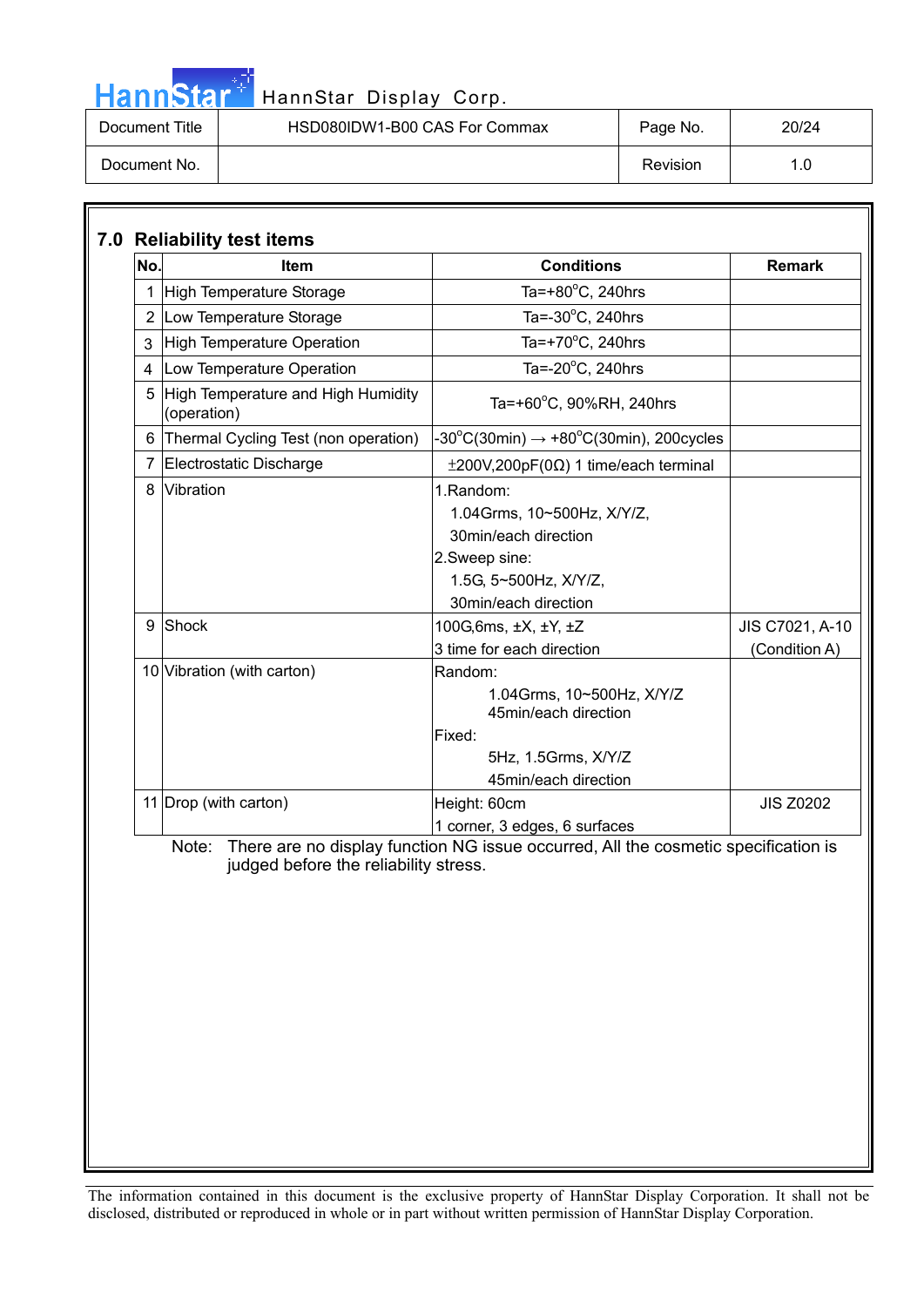

| Document Title | HSD080IDW1-B00 CAS For Commax | Page No. | 21/24 |
|----------------|-------------------------------|----------|-------|
| Document No.   |                               | Revision |       |

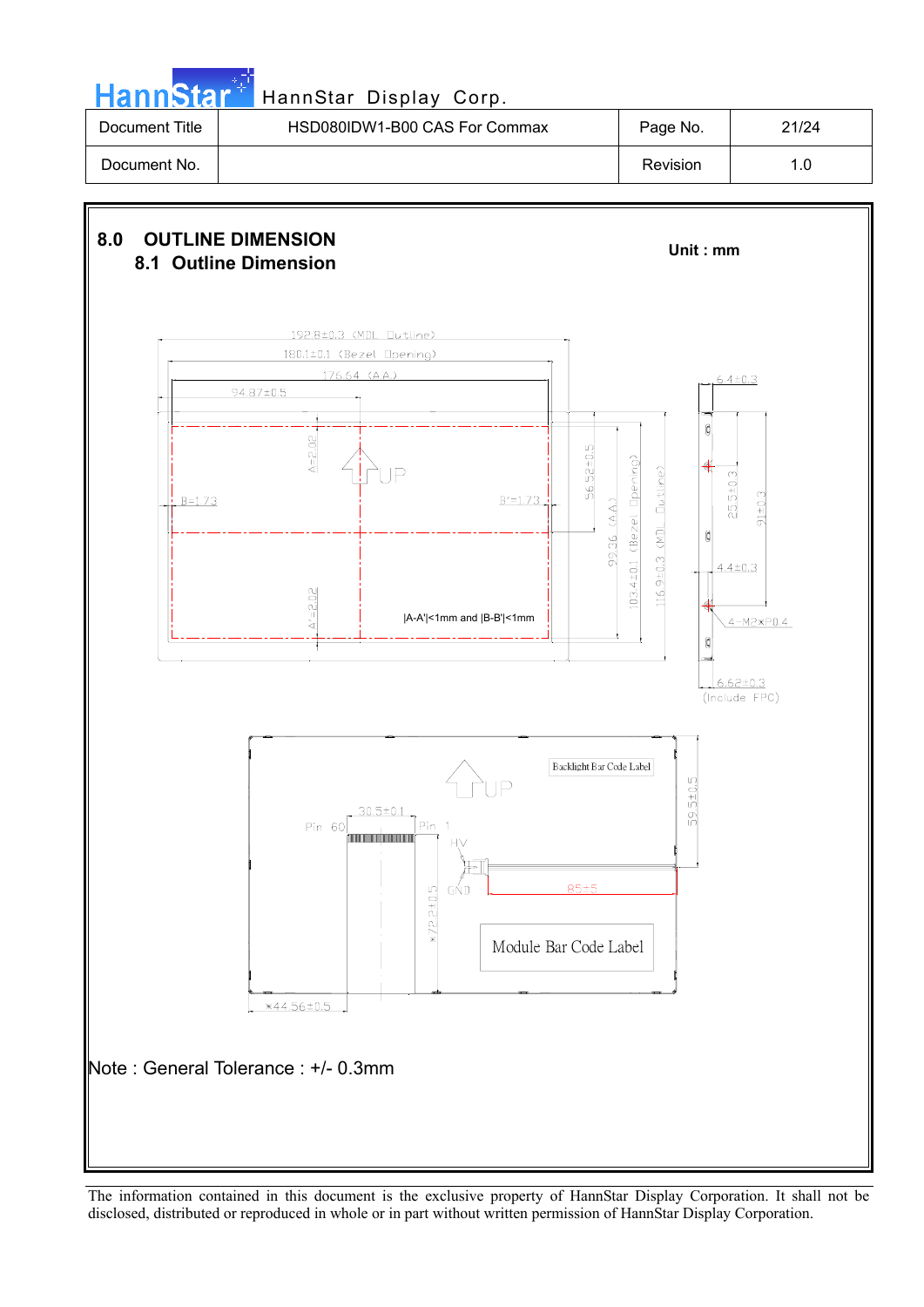|  | <u>ann<sup>,</sup></u> | . To i |  |
|--|------------------------|--------|--|

### HannStar Display Corp.

| Document Title | HSD080IDW1-B00 CAS For Commax | Page No. | 22/24 |
|----------------|-------------------------------|----------|-------|
| Document No.   |                               | Revision | 1.0   |



### **9.1 Lot Mark**



code 1,2,3,4,5,6: HannStar internal flow control code.

code 7: production location.

code 8: production year.

code 9: production month.

code 10,11,12,13,14,15: serial number.

### Note (1) Production Year

| Year | 2001 | 2002 | 2003 | 2004 | 2005 | 2006 | 2007 | 2008 | 2009 | 2010 |
|------|------|------|------|------|------|------|------|------|------|------|
| Mark |      |      |      |      |      |      |      |      |      |      |

### Note (2) Production Month

| Month | Jan. | Feb. | Mar. | Apr. | <sup>I</sup> May. | Jun. I | Jul. | ∣ Aug. I 1 | Sep. | Oct | Nov. | Dec. |
|-------|------|------|------|------|-------------------|--------|------|------------|------|-----|------|------|
| Mark  |      |      |      |      |                   |        |      |            |      |     |      |      |

### **9.2 Location of Lot Mark**

(1) The label is attached to the backside of the LCD module.

(2) This is subject to change without prior notice.

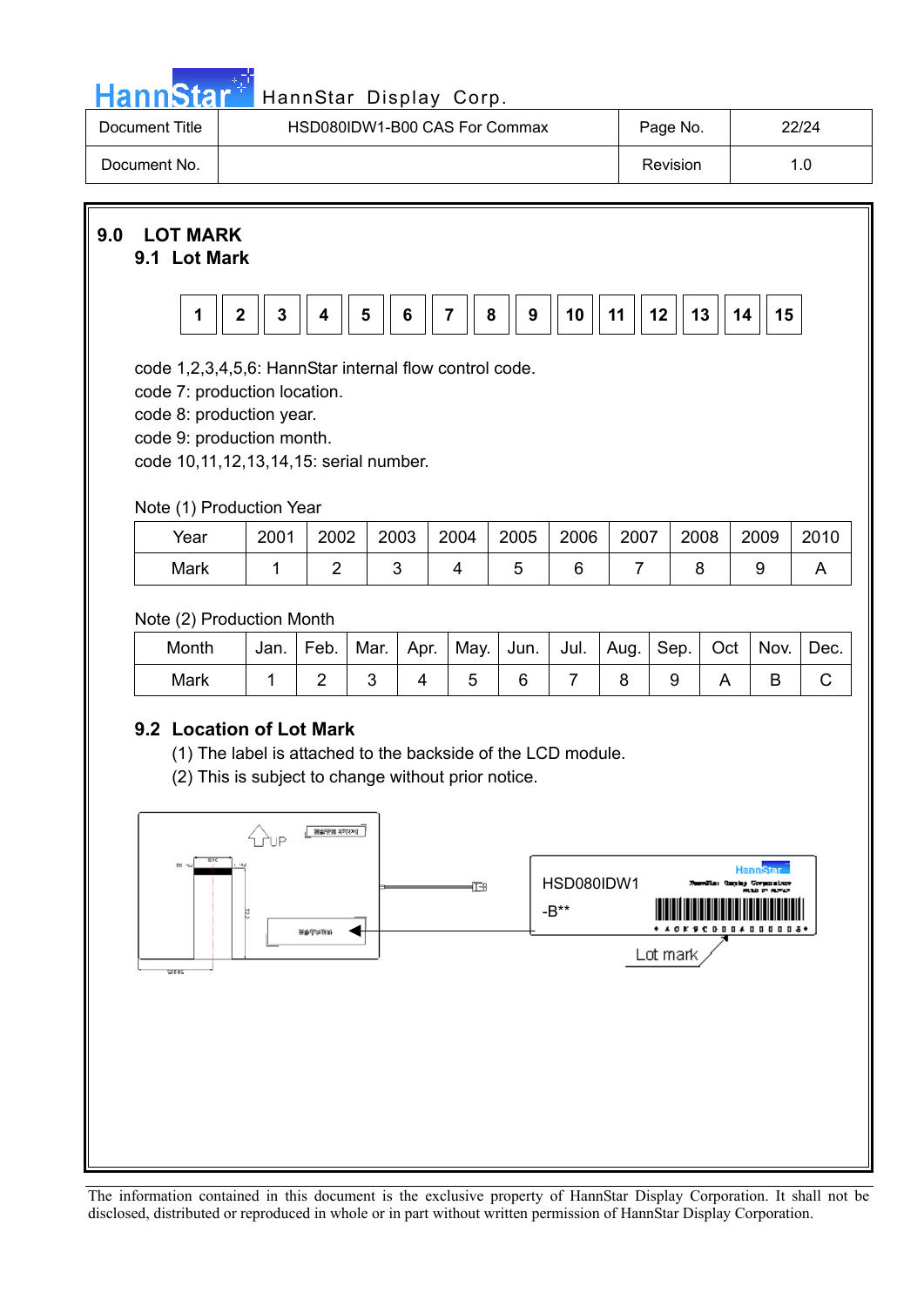

### HannStar<sup>#</sup> HannStar Display Corp.

| Document Title | HSD080IDW1-B00 CAS For Commax | Page No. | 23/24 |
|----------------|-------------------------------|----------|-------|
| Document No.   |                               | Revision | I.C   |

### **10.0 PACKAGE SPECIFICATION**

#### **10.1 packing form**

- (1) Package quantity in one carton: 60 pieces.
- (2) Carton size:  $464±5$  mm $\times$ 359 $±5$  mm $\times$ 317 $±5$  mm.
- (3) For domestic transportation only.

### **10.2 packing assembly drawings**

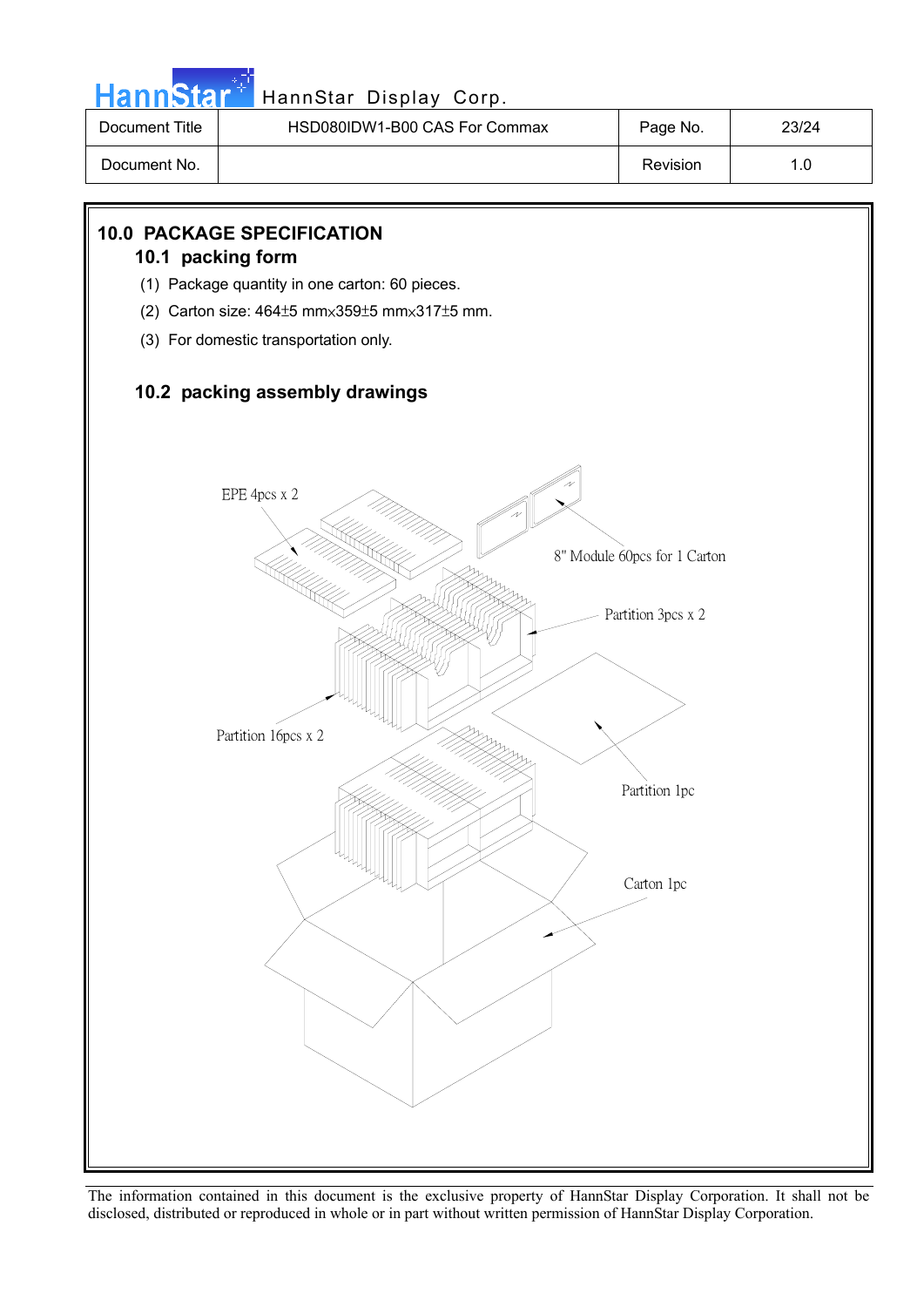

### HannStar<sup>47</sup> HannStar Display Corp.

| Document Title | HSD080IDW1-B00 CAS For Commax | Page No. | 24/24 |
|----------------|-------------------------------|----------|-------|
| Document No.   |                               | Revision | 1.0   |

### **11.0 GENERAL PRECAUTION**

### **11.1 Use Restriction**

This product is not authorized for use in life supporting systems, aircraft navigation control systems, military systems and any other application where performance failure could be life-threatening or otherwise catastrophic.

### **11.2 Disassembling or Modification**

Do not disassemble or modify the module. It may damage sensitive parts inside LCD module, and may cause scratches or dust on the display. HannStar does not warrant the module, if customers disassemble or modify the module.

### **11.3 Breakage of LCD Panel**

- 11.3.1.If LCD panel is broken and liquid crystal spills out, do not ingest or inhale liquid crystal, and do not contact liquid crystal with skin.
- 11.3.2. If liquid crystal contacts mouth or eyes, rinse out with water immediately.
- 11.3.3. If liquid crystal contacts skin or cloths, wash it off immediately with alcohol and rinse thoroughly with water.
- 11.3.4. Handle carefully with chips of glass that may cause injury, when the glass is broken.

### **11.4 Electric Shock**

- 11.4.1. Disconnect power supply before handling LCD module.
- 11.4.2. Do not pull or fold the LED cable.
- 11.4.3. Do not touch the parts inside LCD modules and the fluorescent LED's connector or cables in order to prevent electric shock.

### **11.5 Absolute Maximum Ratings and Power Protection Circuit**

- 11.5.1. Do not exceed the absolute maximum rating values, such as the supply voltage variation, input voltage variation, variation in parts' parameters, environmental temperature, etc., otherwise LCD module may be damaged.
- 11.5.2. Please do not leave LCD module in the environment of high humidity and high temperature for a long time.
- 11.5.3. It's recommended to employ protection circuit for power supply.

### **11.6 Operation**

- 11.6.1 Do not touch, push or rub the polarizer with anything harder than HB pencil lead.
- 11.6.2 Use fingerstalls of soft gloves in order to keep clean display quality, when persons handle the LCD module for incoming inspection or assembly.
- 11.6.3 When the surface is dusty, please wipe gently with absorbent cotton or other soft material.